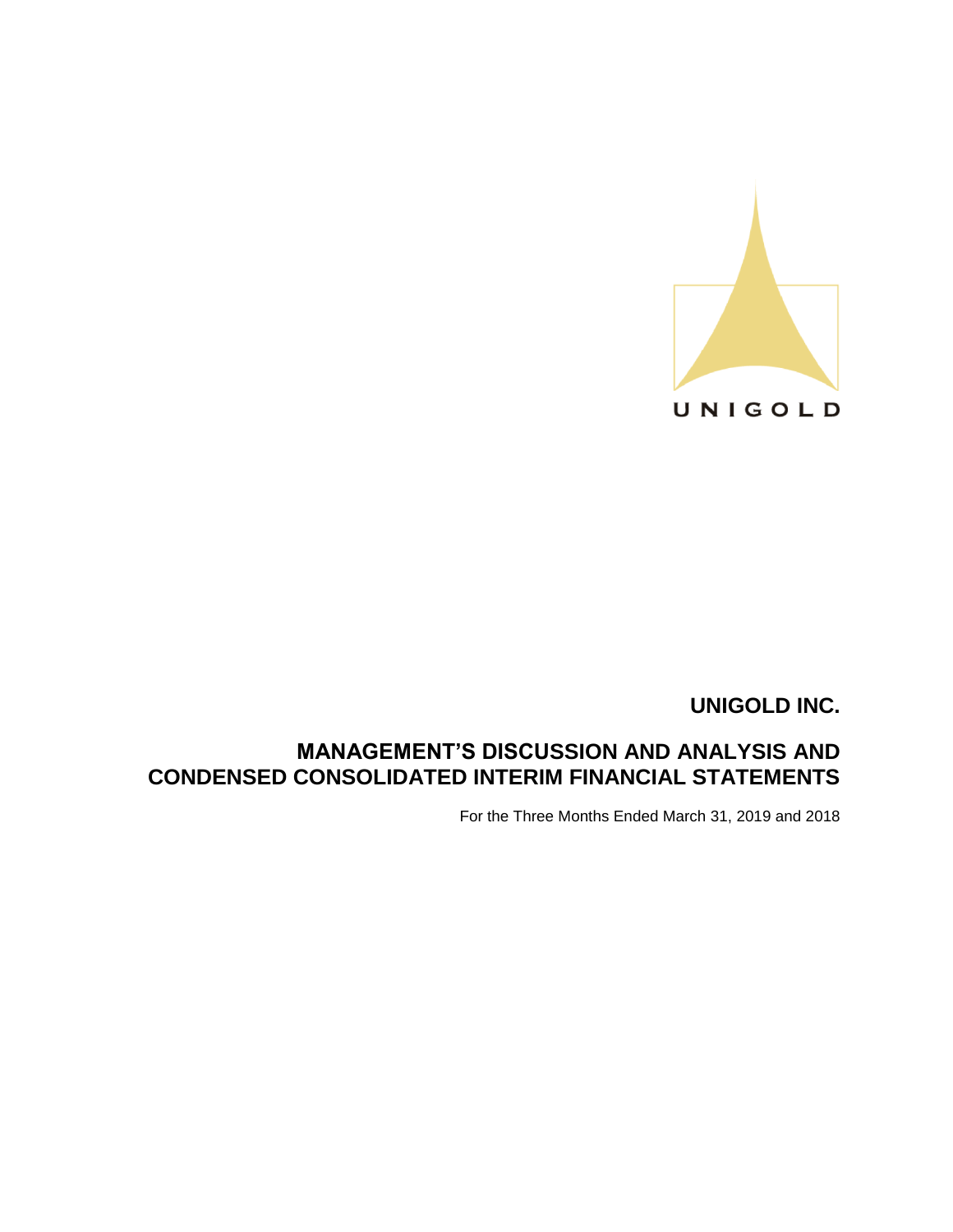# **MANAGEMENT'S DISCUSSION AND ANALYSIS**

The following discussion and analysis of the unaudited, condensed consolidated interim operating results and financial condition of Unigold Inc. ("Unigold" or the "Corporation") for the fiscal periods ended March 31, 2019 and 2018 should be read in conjunction with the unaudited, condensed consolidated interim financial statements of the Corporation and notes thereto at March 31, 2019. All financial information in this MD&A has been prepared in accordance with International Financial Reporting Standards ("IFRS"), and all dollar amounts are expressed in Canadian dollars unless otherwise indicated. Additional information, including the Corporation's press releases, has been filed electronically through the System for Electronic Document Analysis and Retrieval ("SEDAR") and is available online at www.sedar.com. The date of this report is May 28, 2019.

# *Corporation Overview*

Unigold is a Canadian based, growth oriented, junior natural resource Corporation focused on exploring and developing its significant land position in the Dominican Republic, within the highly prospective, Cretaceous age, Tireo Formation. Unigold operates through its wholly owned Canadian subsidiary, Unigold Resources Inc., and its 97 per cent owned subsidiary, Unigold Dominicana, S.R.L., which is incorporated in the Dominican Republic.

The Tireo Formation, an emerging gold and base metal district, is a 75 kilometre wide series of volcanic and sedimentary rocks trending northwesterly across the island of Hispaniola. On May 22, 2018, Unigold announced that the Ministry of Energy and Mines of the Dominican Republic has granted the Corporation the Neita Fase II Exploration Concession. The Concession is valid for a three-year period after which there is a possibility to two additional one-year extensions. On November 2, 2018, Unigold announced that the environmental permit for Neita had been approved by the Ministry of the Environment of the Dominican Republic. The permit is valid for a twoyear period. Unigold owns a 100 percent interest in the Neita Fase II concession, located in the west central highlands of the Dominican Republic along the border with Haiti.

# *Forward-Looking Statements*

This MD&A contains "forward-looking information" within the meaning of applicable Canadian securities legislation. Forward-looking information includes, but is not limited to, information concerning Unigold's exploration program and planned gold production as well as Unigold's strategies and future prospects. Generally, forward-looking information can be identified by the use of forward-looking terminology such as "plans", "expects", or "does not expect", "is expected", "budget", "scheduled", "estimates", "forecasts", "intends", "anticipates", or "does not anticipate", or "believes" or variations of such words and phrases or statements that certain actions, events or results "may", "could", "would", "might", or "will be taken", "occur", or "be achieved". Forward-looking information is based on the opinions and estimates of management at the date the information is made, and is based on a number of assumptions and subject to a variety of risks and uncertainties and other factors that could cause actual events or results to differ materially from those projected in the forward-looking information. Assumptions upon which such forward-looking information is based include, without limitation, availability of skilled labour, equipment, and materials; the potential of the Corporation's properties to contain economic metals deposits; the Corporation's ability to meet its working capital needs for the twelve-month period ending March 31, 2020; and the plans, costs, timing and capital for future exploration and development of the Corporation's property interests in the Dominican Republic. Many of these assumptions are based on factors and events that are not within the control of Unigold and there is no assurance they will prove to be correct. Factors that could cause actual results to vary materially from results anticipated by such forward-looking information include changes in market conditions, variations in ore reserves, resources, grade or recovery rates, risks relating to international operations (including legislative, political, social, or economic developments in the jurisdictions in which Unigold operates), economic factors, government regulation and approvals, environmental and reclamation risks, actual results of exploration activities, fluctuating metal prices and currency exchange rates, costs, changes in project parameters, conclusions of economic evaluations, the possibility of project cost overruns or unanticipated costs and expenses, labour disputes and the availability of skilled labour, failure of plant, equipment or processes to operate as anticipated, capital expenditures and requirements for additional capital, risks associated with internal control over financial reporting, and other risks of the mining industry. Although Unigold has attempted to identify important factors that could cause actual actions, events or results to differ materially from those described in forward-looking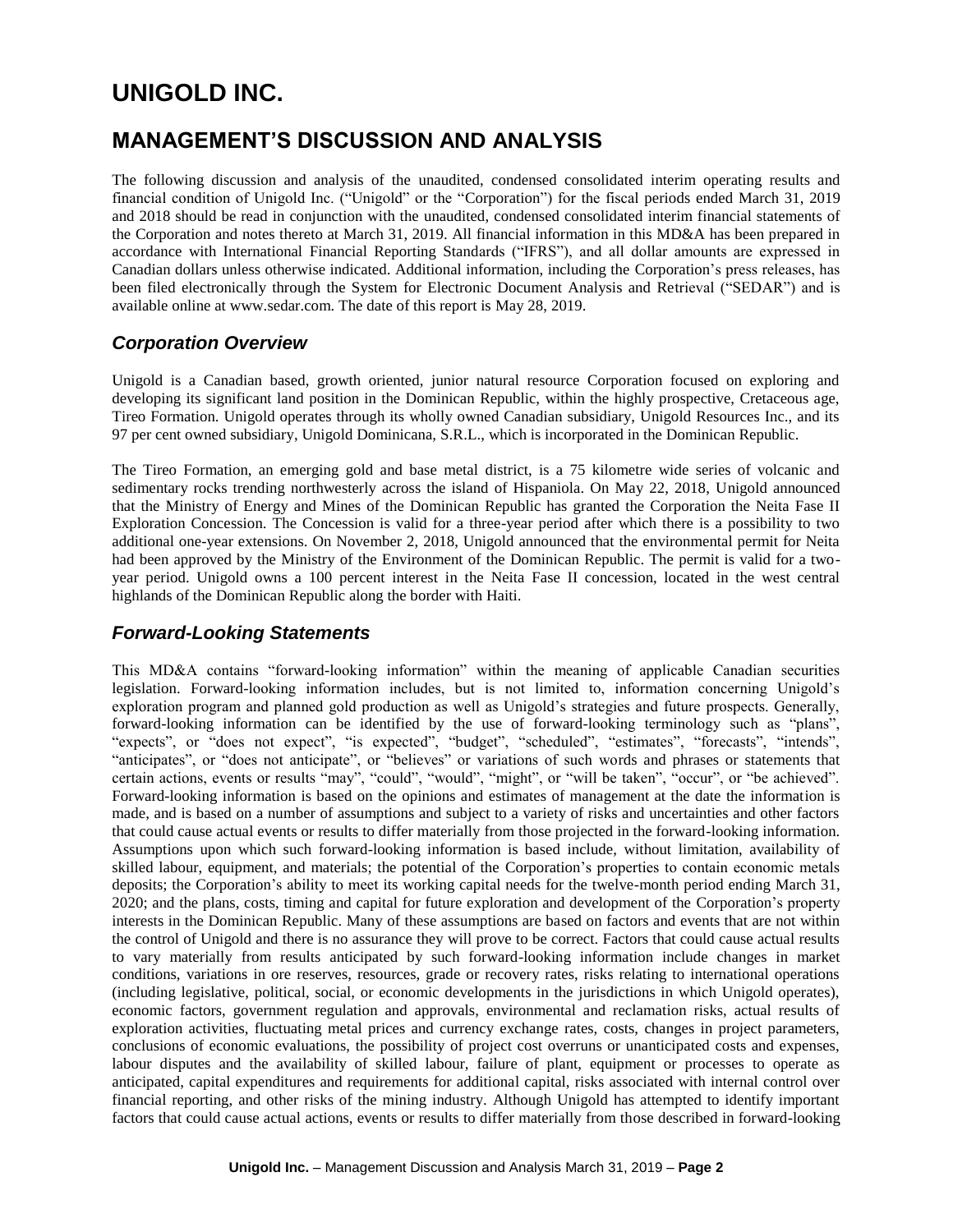information, there may be other factors that cause actions, events or results not to be anticipated, estimated or intended. There can be no assurance that forward-looking information will prove to be accurate, as actual results and future events could differ materially from those anticipated in such information. Unigold undertakes no obligation to update forward-looking information if circumstances or management's estimates or opinions should change except as required by applicable securities laws. The reader is cautioned not to place undue reliance on forward-looking information.

# *Nature of Operations and Going Concern*

On November 12, 2013, the Corporation announced an initial inferred mineral resource estimate for the Candelones deposits assuming open-pit mining of the deposits. This resource was estimated to be 39.5 M tonnes averaging 1.6 grams per tonne ("g/t") gold ("Au") containing 2.0 M ounces ("oz.") of gold. On February 24, 2015, the Corporation announced an updated inferred mineral resource estimate for the Candelones Extension deposit, assuming underground mining of this deposit. The updated resource estimated 5.2 M tonnes averaging 5.3  $g/t$  Au containing 894,000 oz. of gold with 0.35 percent ("%") copper ("Cu") containing 41.2 M lbs of copper. See press release 2018-05 dated November 2, 2018 for details pertaining to the estimated resources. The reader is cautioned that mineral resources are not mineral reserves and do not have demonstrated economic viability. A mineral resource is a concentration or occurrence of solid material of economic interest in or on the Earth's crust in such form, grade or quality and quantity that there are reasonable prospects for eventual economic extraction. The location, quantity, grade or quality, continuity and other geological characteristics of a mineral resource are known, estimated or interpreted from specific geological evidence and knowledge, including sampling.

The recoverability of the amounts shown for mineral properties and deferred exploration and evaluation costs are dependent upon the existence of economically recoverable mineral reserves, the ability of the Corporation to obtain the necessary financing to complete its exploration programs and upon future profitable production or proceeds from disposition of such properties.

The consolidated financial statements have been prepared on a going concern basis. The going concern basis of presentation assumes that the Company will continue in operation for the foreseeable future and be able to realize its assets and discharge its liabilities and commitments in the normal course of business. Because of continuing operating losses, the Company's continuance as a going concern is dependent upon its ability to obtain adequate financing or to reach profitable levels of operation. To address its financing requirements, the Company will seek financing through measures that may include joint venture agreements, debt and equity financings, asset sales, and rights offerings to existing shareholders and/or another financial transaction.

It is not possible to predict whether financing efforts will be successful or if Unigold will attain profitable levels of operation. The consolidated financial statements do not include any adjustments to the carrying values of assets and liabilities and the reported expenses and statement of financial position classification that would be necessary should the Company be unable to continue as a going concern and therefore be required to realize its assets and liquidate its liabilities and commitments in other than the normal course of business and at amounts different from those in the accompanying consolidated financial statements. These adjustments could be material.

# *Exploration*

#### *Neita*

Unigold's Neita Fase II concession covers a 21,031-hectacre area within the highly prospective Tireo Formation, a 75 kilometre wide series of volcanic and sedimentary rocks trending northwesterly through the island of Hispaniola. The Tireo Formation hosts a number of promising gold and base metal targets, both in the Dominican Republic and Haiti. During 2013, over 5.0 M gold equivalent oz. were defined in the Tireo Formation.

Unigold has been actively exploring the Neita Concession since 2002, compiling an extensive geochemical and geophysical database and isolating numerous anomalies with the potential to host economically viable deposits of gold, zinc and copper. Since acquiring the Neita property, Unigold has completed over 32,000 soil samples, 11,000 grab samples, 31,000 metres of surface trenching, and over 117,700 metres of diamond drilling. Drilling has largely focused on the Candelones deposits in the south of the concession.

Exploration drilling in 2016 identified high grade massive sulphide mineralization at the Candelones Extension deposit averaging 4-6 g/t Au with 0.5-1.0% Cu). The massive sulphide lies below the pit limit defined by the 2013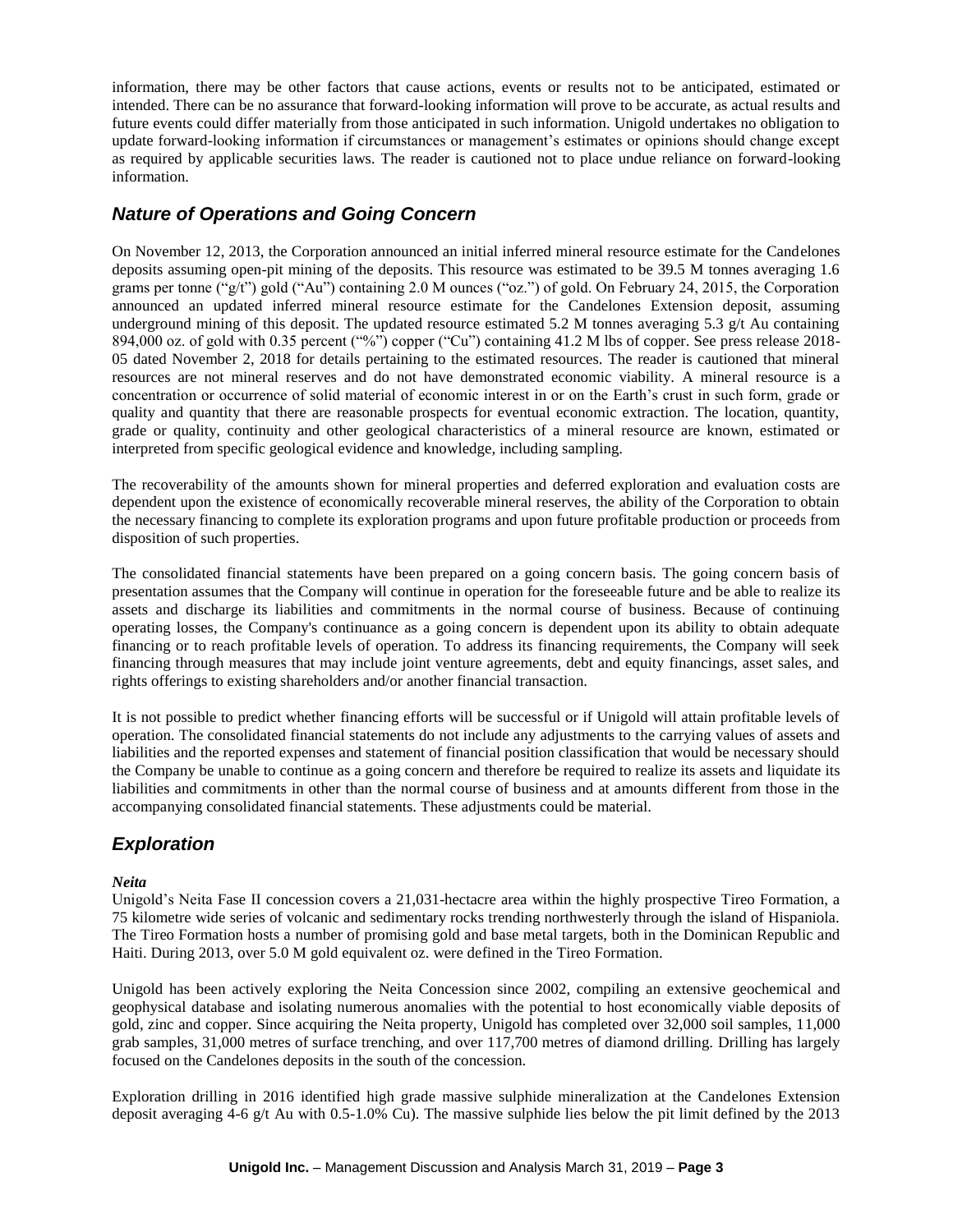mineral resource estimate, and is open down plunge to the NE of the Company's current induced polarization ("IP") survey coverage. The Company's geophysical consultants believe that the historical IP did not identify the massive sulphide mineralization as it occurs between two N-S oriented IP Insight sections and trends obliquely to the orientation of the IP Insight sections. These factors are believed to have minimized the ability of IP to identify this highly conductive zone of Au-Cu mineralization. The geophysical consultants have recommended a small, IP survey centered on the massive sulphide mineralization and oriented in a NE-NW direction.

No work is currently under way on the property as Unigold is seeking financing to complete the recommended IP survey. The IP survey will be undertaken to:

- 1. Isolate the IP signature of the currently defined massive sulphide mineralization;
- 2. Identify the continuation of the massive sulphide mineralization to the NE along plunge;
- 3. Identify targets for follow up exploration drilling along plunge to the NE; and
- 4. Establish a geophysical signature for massive sulphide mineralization than can be used to evaluate targets elsewhere along the 10 km strike trend defined by favourable surface geochemical results.

The Company believes that the proposed IP survey will define any continuation of the high grade massive sulphide mineralization at depth along plunge to the NE. This will allow more effective targeting of the continuation of the high grade Au-Cu rich massive sulphide mineralization.

The high grade Au-Cu rich massive sulphide mineralization is, without question, the most exciting discovery to date within the Neita Concession footprint. This is a viable, high value exploration target that warrants additional exploration. The orientation and depth of the high grade, Au-Cu rich massive sulphide is a blind target, diamond drilling without the benefit of geophysical guidance minimizes the chances of exploration success. This limited geophysical program is highly recommend to increase the ability of the Company to target drill holes and offers an opportunity to establish a geophysical signature for this style of mineralization which will then be used to evaluate the 8.0-10.0 kms of strike length where surface geochemistry identified multiple anomalous gold rich zones that are largely untested by geophysics and/or drilling.

 $\sigma$ .  $\sigma$ .

Completed work:

|                                   |         | Statistics   |                 |
|-----------------------------------|---------|--------------|-----------------|
| Compilation data                  | Q1 2019 | Year to date | PROJECT TO DATE |
| Oxide test pits                   |         |              | 31              |
| Drilling $-$ holes                |         |              | 494             |
| Drilling $-$ metres               |         |              | 117,735         |
| $Trenching - metres$              |         |              | 31,559          |
| Geochemical analysis              |         |              | 142,697         |
| Grab samples                      |         |              | 11,000          |
| Soil samples                      |         |              | 32,704          |
| Stream samples                    |         |              | 884             |
| Induced polarization lines $-$ km |         |              | 196             |
| Magnetic survey lines $-$ km      |         |              | 687             |

The material categories of exploration and evaluation assets are summarized below:

|                                                        |                   | Year to date |                       |
|--------------------------------------------------------|-------------------|--------------|-----------------------|
| As at                                                  | December 31, 2018 | additions    | <b>March 31, 2019</b> |
| Consulting (contract geologists and other technical    |                   |              |                       |
| specialists)                                           | \$6,752,008       | \$8,250      | \$6,760,258           |
| Drilling (including supplies and logistics expenses)   | 13,274,394        |              | 13,274,394            |
| Field expense (including geochemistry and geophysics)  | 2,325,580         | (25,001)     | 2,300,579             |
| Laboratory analysis                                    | 4,686,535         | (9,300)      | 4,677,235             |
| Travel                                                 | 1,625,474         | 16           | 1,625,490             |
| Wages & salaries                                       | 4,821,432         | 44.595       | 4,866,027             |
| Other (includes legal costs, capitalized depreciation) | 6,722,562         | 50.747       | 6,773,309             |
|                                                        | \$40,207,985      | \$69,309     | \$40,277,292          |

Laboratory analysis and geophysics expenses were over- accrued at year end as a result of not going ahead with some planed work. The reversal resulted in the negative additions.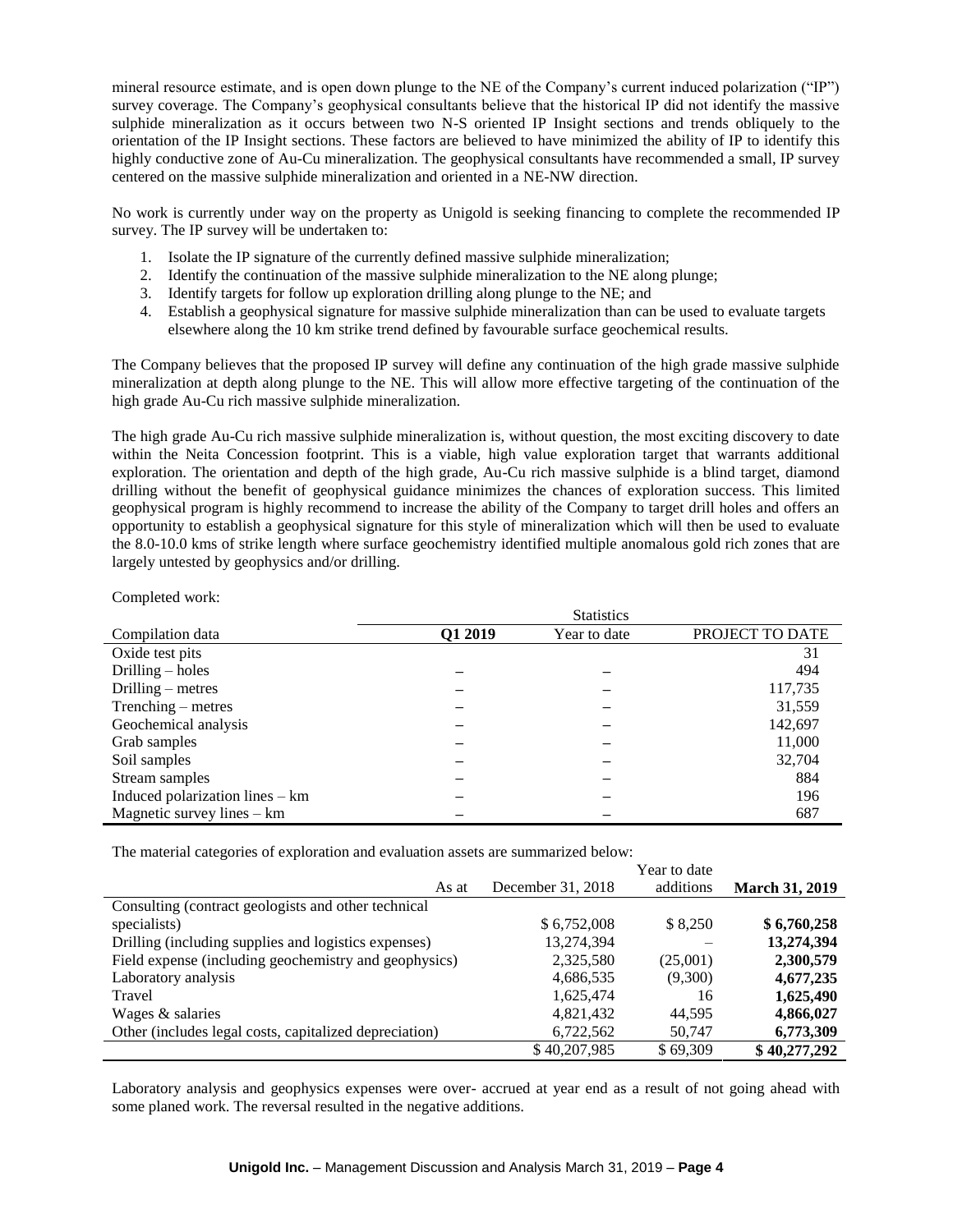# *Results of Operations*

For the quarter ended March 31, 2019, the Corporation recorded a loss of \$112,419, or \$0.00 per share, compared with a loss of \$237,235 or \$0.01 per share, in 2018.

The material components of general and administrative expenses are detailed below.

| <u>The material components of general and achimitiative enperiors are detailed octo</u> | Three Months Ending March 31, |          |  |  |
|-----------------------------------------------------------------------------------------|-------------------------------|----------|--|--|
|                                                                                         | 2019                          | 2018     |  |  |
| Rent                                                                                    | 1,575<br>\$                   | \$1,575  |  |  |
| Insurance                                                                               | 2,959                         | 4,226    |  |  |
| Computer supplies and support                                                           | 3,944                         | 9,220    |  |  |
| Other                                                                                   | 2.341                         | 2.986    |  |  |
| Total                                                                                   | \$10,819                      | \$18,007 |  |  |

### *Liquidity and Capital Resources*

The Corporation has no producing properties and, consequently, has no current operating income or cash flow. Financing of the Corporation's activities to date has been primarily obtained from equity issues. The continuing development of the Corporation's properties therefore depends on the Corporation's ability to obtain additional financing.

Market appetite for investing in resource stocks is at a historically very low level. Most resource companies have seen significant stock price erosion over the last five years. M&A activities and financing activities are also at extremely low levels. Globally, resource nationalism has made investors wary. Many major projects have been deferred or cancelled. There has been a continuing sell-off at the junior end of the market that is starving junior exploration companies of capital. Investors are looking for low-risk, near-term, high yield opportunities that the junior mining sector cannot currently provide. Investors tolerant of high risk/high return have moved into cannabis and Bitcoin equities. The Corporation may not be able to raise capital in these markets or, if financing is possible, it may be small to limit dilution.

Unigold had 16,000,000 warrants priced at \$0.45 at the end of Q1. The warrants expired unexercised on May 25, 2019.

As of March 31, 2019, the Corporation had a cash balance of \$345,476 (December 31, 2018 – \$549,936) and working capital of \$260,217 (December 31, 2018 – \$427,512).

### *Outlook*

Due to the extremely low cash reserves, Unigold will attempt to complete a financing or other financial transaction in the second quarter. Unigold intends to resume an active exploration program contingent on the availability of financing.

### *Quarterly Financial Information (Unaudited)*

The following table sets out selected financial information derived from the Corporation's consolidated financial statements for each of the eight most recently completed quarters:

|                           | 2019   | 2018   |        |        | 2017              |        |        |                |
|---------------------------|--------|--------|--------|--------|-------------------|--------|--------|----------------|
| (\$ thousands, except per |        |        |        |        |                   |        |        |                |
| share amounts)            | 01     | Q4     | Q3     | Ο2     | Q <sub>1</sub>    | Q4     | Q3     | Q <sub>2</sub> |
| Revenue                   |        | —      | —      |        | $\qquad \qquad -$ | –      |        |                |
| Net loss                  | (112)  | (117)  | (135)  | (121)  | (237)             | (98)   | (147)  | (178)          |
| Net loss per share: Basic |        |        |        |        |                   |        |        |                |
| and diluted               | (0.00) | (0.00) | (0.00) | (0.00) | (0.01)            | (0.00) | (0.00) | (0.00)         |
| Acquisition of            |        |        |        |        |                   |        |        |                |
| exploration and           |        |        |        |        |                   |        |        |                |
| evaluation assets         | 69     | 249    | 133    | 114    | 101               | 122    | 153    | 191            |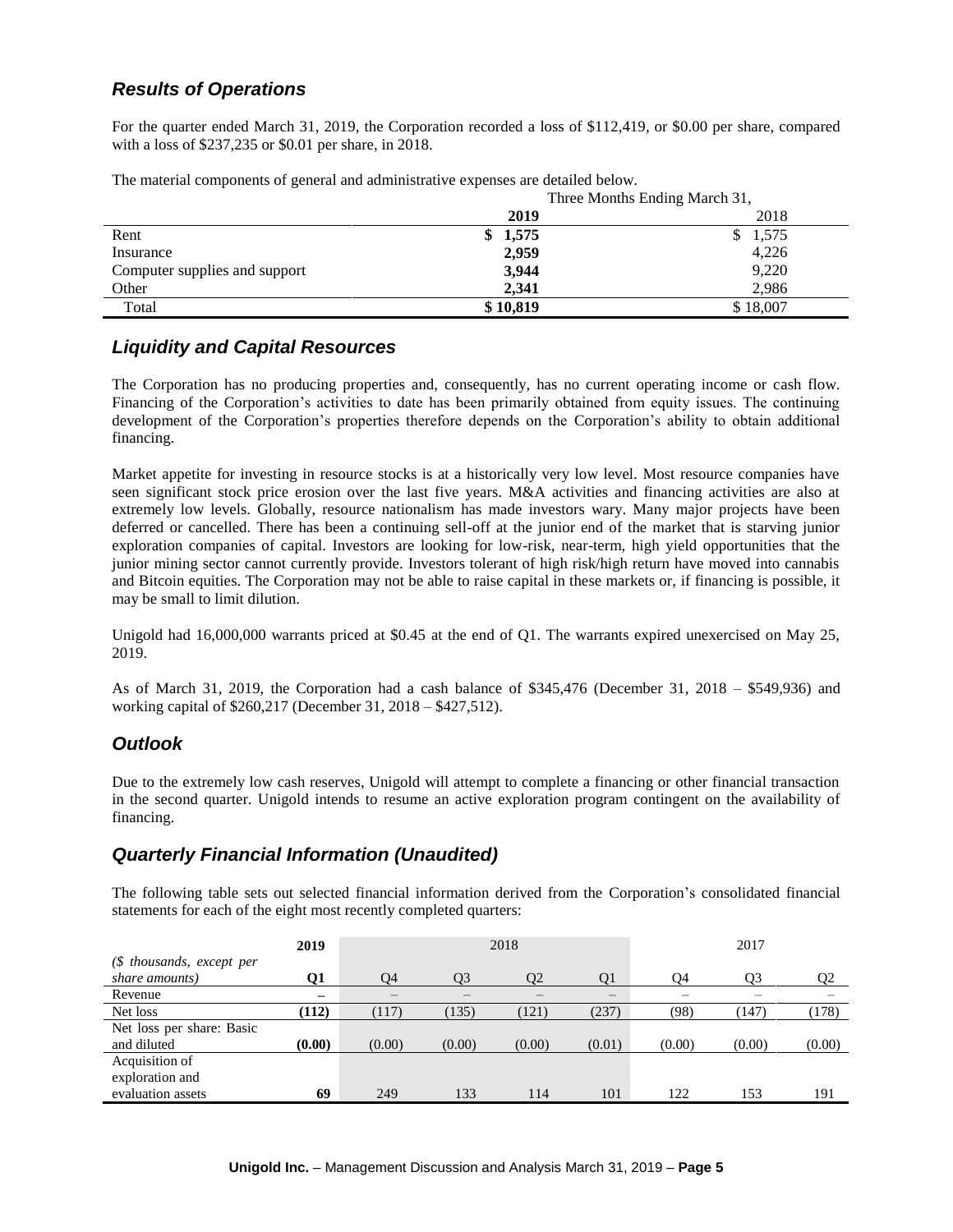Acquisition of exploration and evaluation activities varies on the level and type of activity with drilling consuming the most funds. The increase in Q4 2018 represents the limited oxide ore test pit program.

# *Related Party Transactions*

Included in the accounts for the periods ended March 31, 2019 and 2018 are payments made to officers, directors and corporations under the control or significant influence of officers and directors of the Corporation as follows:

|                                            | Three months ended March 31, |          |  |
|--------------------------------------------|------------------------------|----------|--|
|                                            | 2019                         | 2018     |  |
| Management services fees paid to           |                              |          |  |
| corporations controlled by or under        |                              |          |  |
| significant influence of an officer of the |                              |          |  |
| Corporation                                | \$16,688                     | \$4,125  |  |
| Directors' fees                            | 35,000                       | 35,000   |  |
| Professional fees paid to officers         | 32,525                       | 45,750   |  |
|                                            | \$84,213                     | \$84,875 |  |

These transactions were in the normal course of operations and were measured at the exchange amount, which is the amount of consideration established and agreed to by the related parties. These transactions were in the normal course of operations and were measured at the exchange amount, which is the amount of consideration established and agreed to by the related parties. Directors' fees of \$35,000 as at March 31, 2019 were accrued (March 31, 2018  $-$  nil).

# *Commitments, Contingencies and Contractual Obligations*

The Corporation's exploration activities are subject to various federal, provincial and international laws and regulations governing the protection of the environment. These laws and regulations are continually changing and generally becoming more restrictive. The Corporation conducts its operations so as to protect public health and the environment and believes its operations are materially in compliance with all applicable laws and regulations. The Corporation has made, and expects to make in the future, expenditures to comply with such laws and regulations.

Minimum contractual payments over the next five years are as follows:

Minimum contractual payments over the next five years are estimated as follows:

| Year         | $\cdot$<br>Total | 2019    | 2020 | 2021                     | 2022                     | 2023 |
|--------------|------------------|---------|------|--------------------------|--------------------------|------|
| Office lease | 6.000            | 6.000   | -    | $\overline{\phantom{0}}$ | $\overline{\phantom{0}}$ | -    |
| Services     | 106.000          | 106.000 |      |                          | -                        |      |
|              | \$112,000        | 12,000  | -    | $\overline{\phantom{0}}$ | $\overline{\phantom{0}}$ | -    |

### *Trend Information*

There are no major trends that are anticipated to have a material effect on the Corporation's financial condition and results of operations in the near future.

### *Off-Balance Sheet Arrangements*

The Corporation has no off-balance sheet arrangements, no capital lease agreements and no long-term debt obligations.

### *Proposed Transactions*

There are no proposed transactions that will materially affect the performance of the Corporation. As is typical of the gold exploration sector, Unigold is continually reviewing potential property acquisition, investment and joint venture transactions and opportunities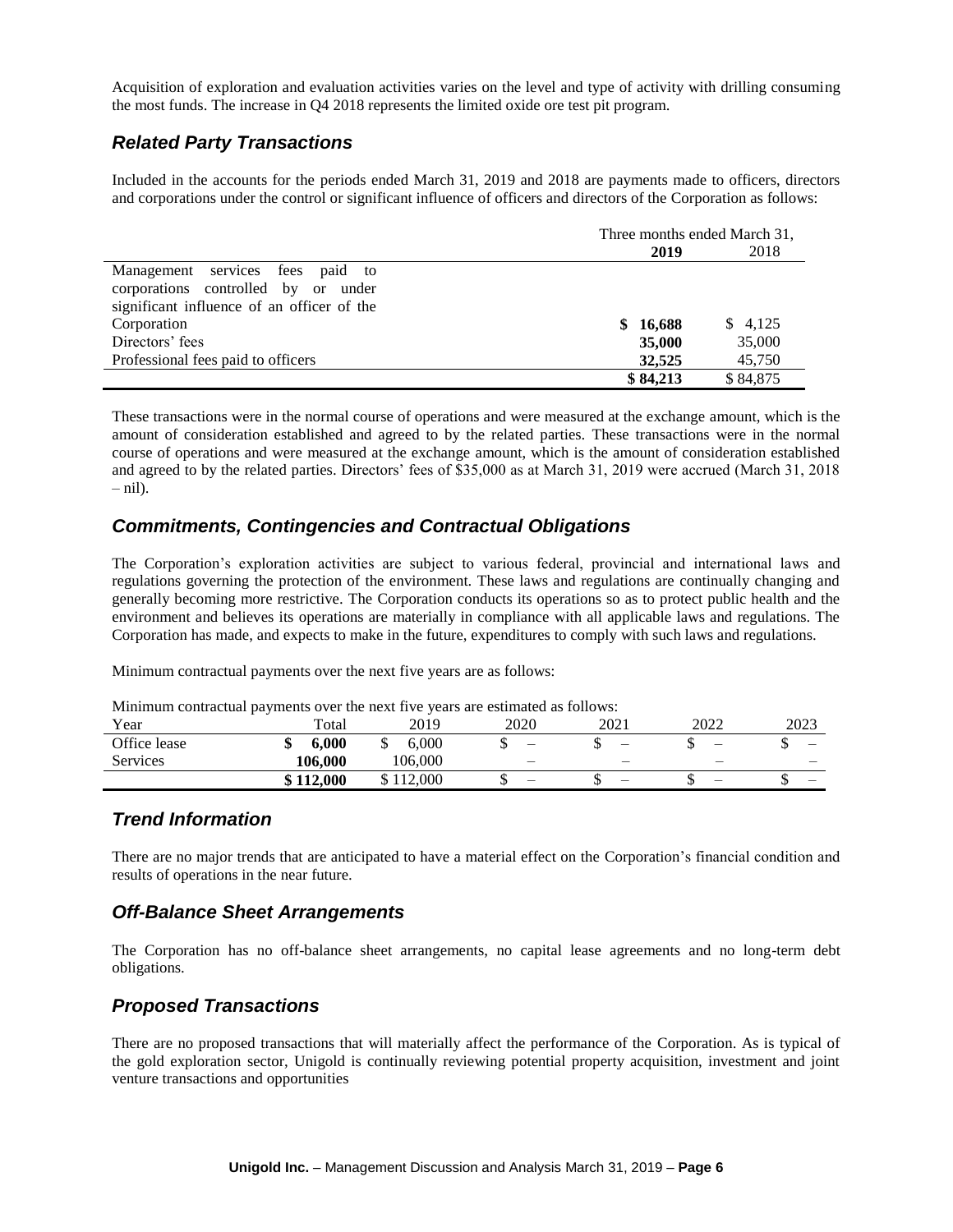# *Critical Accounting Policies and Estimates*

The Corporation prepares its consolidated financial statements in accordance with IFRS. The most significant accounting estimates are the policy of capitalizing exploration costs on its properties and the valuation of such properties, and the stock-based compensation calculation.

The Corporation reviews its portfolio of exploration properties on an annual basis to determine whether a writedown of the capitalized cost of any property is required. The recoverability of the amounts shown for exploration properties and deferred exploration and evaluation assets is dependent on the existence of economically recoverable reserves, and the ability to obtain financing to complete the development of such reserves.

The Corporation uses the Black-Scholes model to determine the fair value of options and warrants. The main factor affecting the estimates of stock-based compensation is the stock price volatility used. The Corporation uses the historical price data and comparables in the estimate of future volatilities.

### *Risks and Uncertainties*

At the present time, Unigold does not hold any interest in a mining property in production. The Corporation's viability and potential successes lie in its ability to develop, exploit and generate revenue out of mineral deposits. Revenues, profitability and cash flow from any future mining operations involving the Corporation will be influenced by precious and/or base metal prices and by the relationship of such prices to production costs. Such prices have fluctuated widely and are affected by numerous factors beyond the Corporation's control.

#### *Nature of Mineral Exploration and Development Projects*

Mineral exploration is highly speculative in nature, involves many risks and frequently is non-productive. There is no assurance that exploration efforts will be successful. The exploration and development of mineral deposits involves significant financial and other risks over an extended period of time, which even a combination of careful evaluation, experience, and knowledge may not eliminate. Few mining properties that are explored are ultimately developed into producing mines. Major expenses are required to establish reserves by drilling and to construct mining and processing facilities. Large amounts of capital are frequently required to purchase necessary equipment. It is impossible to ensure that the current or proposed exploration programs on properties in which the Corporation has an interest will result in profitable commercial mining operations.

Success in establishing mineral reserves through exploration is the result of a number of factors, including the quality of management, the Corporation's level of geological and technical expertise, the quality of land available for exploration and other factors. Once mineralization is discovered, it may take several years in the initial phases of drilling until production is possible, during which time the economic feasibility of production may change. Substantial expenditures are required to establish proven and probable reserves through drilling, to determine the optimal metallurgical process to extract the metals from the ore and, in the case of new properties, to construct mining and processing facilities. Whether a deposit will be commercially viable depends on a number of factors, including the particular attributes of the deposit, such as its size and grade, costs and efficiencies of the recovery methods that can be employed, proximity to infrastructure, financing costs and governmental regulations, including regulations relating to prices, taxes, royalties, infrastructure, land use, importing and exporting of gold or silver, and environmental protection. The effect of these factors cannot be accurately predicted, but the combination of these factors may result in the Corporation not receiving an adequate return on its invested capital. Because of these uncertainties, no assurance can be given that exploration programmes will result in the establishment or expansion of resources or reserves.

#### *The Corporation's Properties Are Subject to Title Risks*

The Corporation has taken all reasonable steps to ensure that it has proper title to its properties. However, the Corporation cannot provide any guarantees that there are no prior unregistered agreements, claims or defects that may result in the Corporation's title to its properties being challenged. A successful challenge to the precise area and location of these claims could result in the Corporation being unable to operate on its properties as anticipated or being unable to enforce its rights with respect to its properties, which could have a material and adverse effect on the Corporation's future cash flows, earnings, results of operations and financial condition.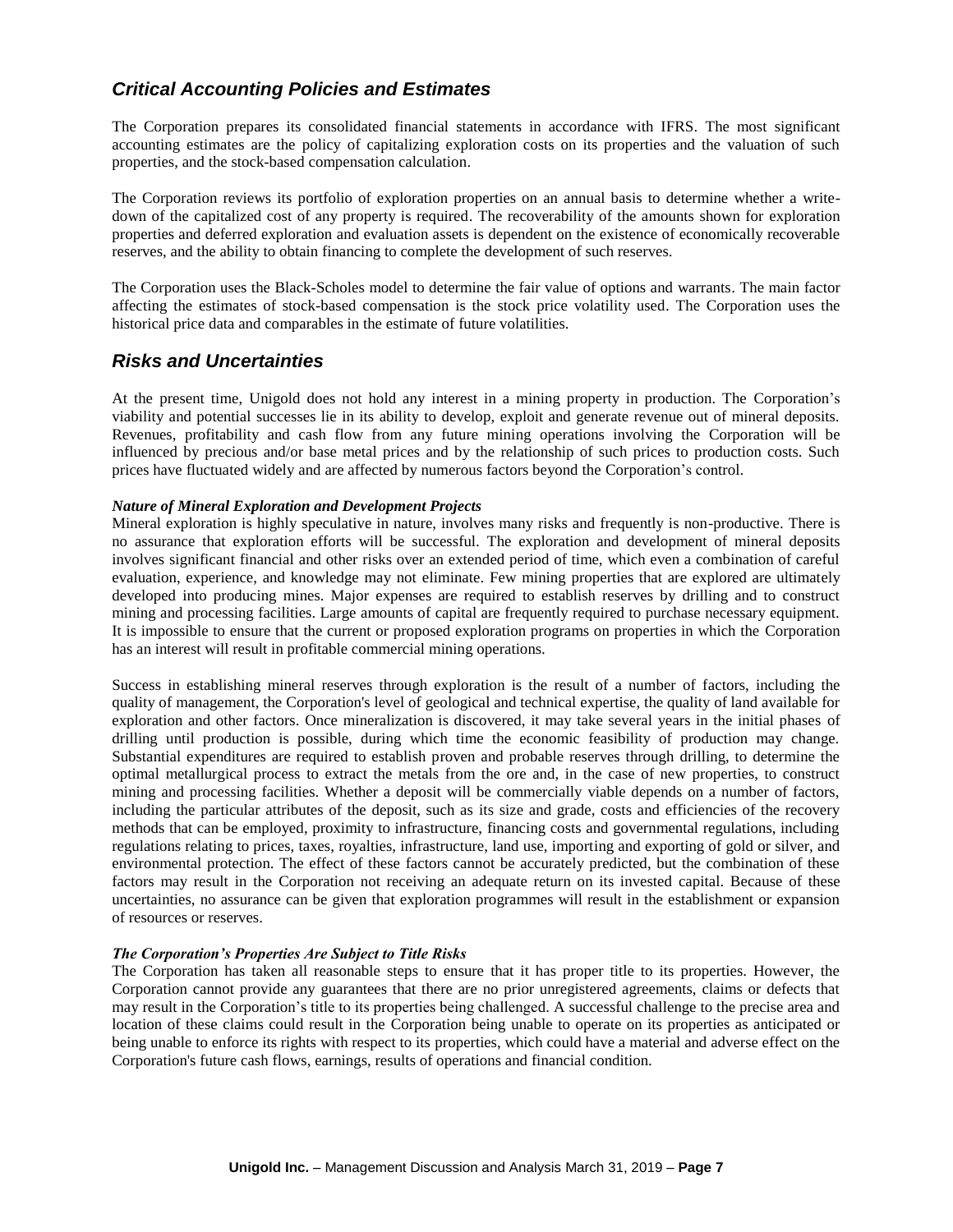#### *The Corporation and Its Projects Are Subject to Risks of Operating in Foreign Countries*

The Corporation's projects are subject to the risks of operating in foreign countries. The Corporation's foreign operations and investments and its ability to carry on its business in the normal course may be adversely affected by political and economic considerations such as civil unrest, war (including in neighbouring states), terrorist actions, labour disputes, corruption, sovereign risk, political instability, the failure of foreign parties, courts or governments to honour or enforce contractual relations, changing government regulations with respect to mining (including environmental requirements, taxation, land tenure, foreign investments, income repatriation and capital recovery), fluctuations in currency exchange and inflation rates, import and export restrictions, challenges to the Corporation's title to properties or mineral rights, problems renewing concessions and permits, opposition to mining from environmental or other non-governmental organizations, increased financing costs, instability due to economic under-development, inadequate infrastructure, and the expropriation of property interests. In addition, the enforcement by Unigold of its legal rights to exploit its properties or to utilize its permits and concessions may not be recognized by the court systems in the Dominican Republic. The occurrence of one or more of these risks could have a material and adverse effect on the viability and financial performance of its foreign operations, which could have a material and adverse effect on the Corporation's future cash flows, earnings, results of operations and financial condition. Any of these events could also result in conditions that delay or prevent the Corporation from exploring or developing its properties even if economic quantities of minerals are found.

#### *Financing Risk*

To fund future investments in its mineral properties the Corporation requires capital. The Corporation may not have sufficient internally generated cash flow and working capital and may have to access the capital markets. Subject to economic conditions at the time, there can be no assurance the Corporation would be able to raise additional debt or equity financing on acceptable terms. If the Corporation cannot finance its future projects it could have a material and adverse effect on the Corporation's future cash flows, earnings, results of operations and financial condition.

### *Environmental Matters*

In the risks section above, reference was made to several risks impacting on environment matters. Unigold believes that it is in compliance with all environmental regulations in the Dominican Republic and has made no provision for environmental remediation costs as such costs are believed to be immaterial.

# *Corporate Social Responsibility ("CSR"), Safety, Health and Environment.*

The Corporation engages in and adheres to the principles of sound Corporate Social Responsibility with the local communities and people where it operates. While the Corporation recognizes that the funds to achieve these goals are derived from shareholders investment in the Corporation, it also believes that those same shareholders recognize that pragmatic and cost effective CSR activity benefits all stakeholders and enables ongoing field activity with the support of local leaders, government, landowners and the community in general.

There were no lost time accidents during the period. There were no reportable environmental compliance events during the period.

### *Future Accounting Changes*

#### *Accounting standards and interpretations issued but not yet adopted*

Certain pronouncements were issued by the IASB or the IFRIC that are mandatory for accounting periods on or after January 1, 2019 or later periods. Many are not applicable or do not have a significant impact to the Corporation and have been excluded. The following have not yet been adopted and are being evaluated to determine their impact on the Corporation.

• IAS 1 – Presentation of Financial Statements ("IAS 1") and IAS 8 – Accounting Policies, Changes in Accounting Estimates and Errors ("IAS 8") were amended in October 2018 to refine the definition of materiality and clarify its characteristics. The revised definition focuses on the idea that information is material if omitting, misstating or obscuring it could reasonably be expected to influence decisions that the primary users of general purpose financial statements make on the basis of those financial statements. The amendments are effective for annual reporting periods beginning on or after January 1, 2020. Earlier adoption is permitted.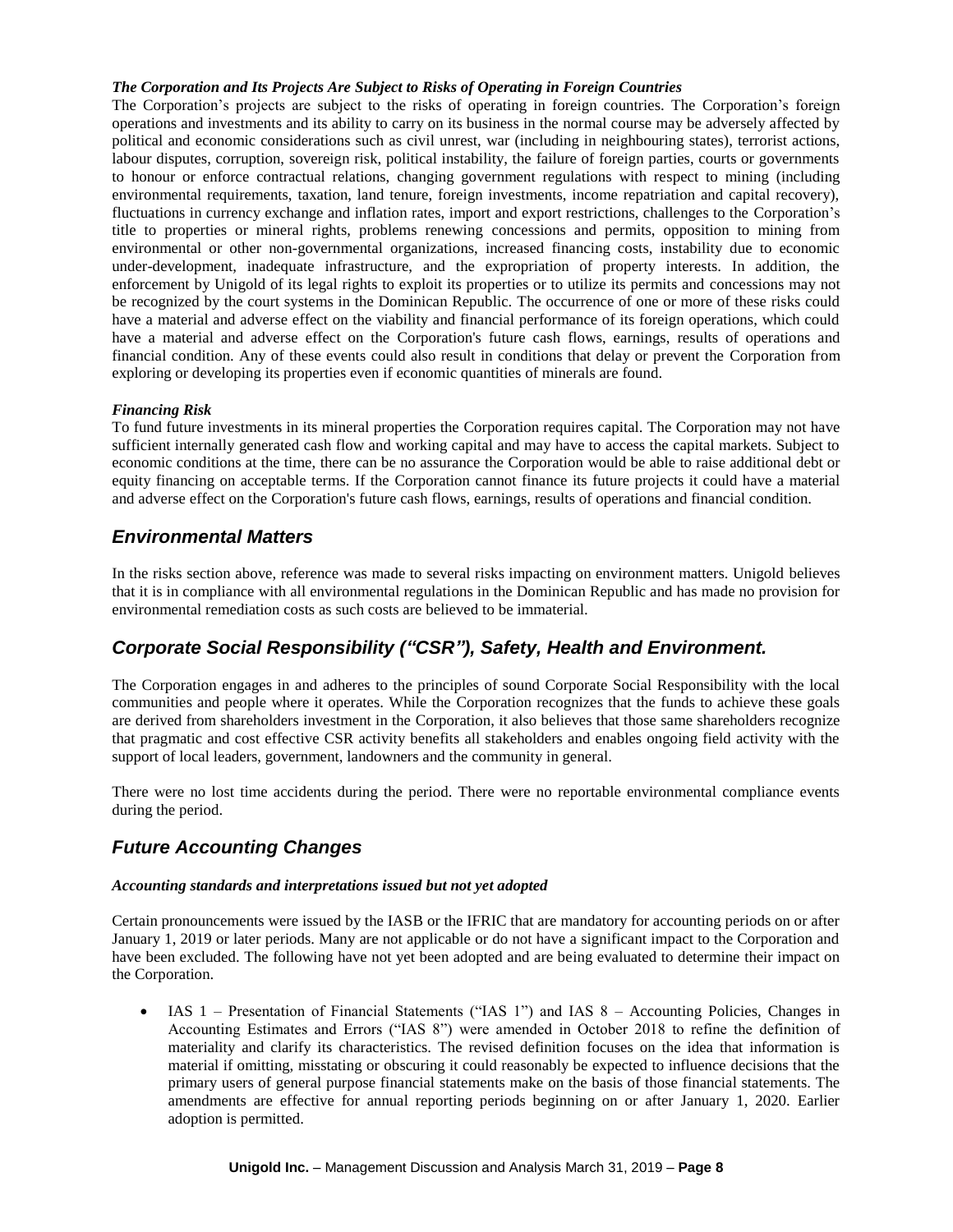IFRIC 23 – Uncertainty Over Income Tax Treatments ("IFRIC 23") was issued in June 2017 and clarifies the accounting for uncertainties in income taxes. The interpretation committee concluded that an entity shall consider whether it is probable that a taxation authority will accept an uncertain tax treatment. If an entity concludes it is probable that the taxation authority will accept an uncertain tax treatment, then the entity shall determine taxable profit (tax loss), tax bases, unused tax losses and credits or tax rates consistently with the tax treatment used or planned to be used in its income tax filings. If an entity concludes it is not probable that the taxation authority will accept an uncertain tax treatment, the entity shall reflect the effect of uncertainty in determining the related taxable profit (tax loss), tax bases, unused tax losses and credits or tax rates. IFRIC 23 is effective for annual periods beginning on or after January 1, 2019.

### *Financial Instruments*

#### *Fair Value*

IFRS requires that the Corporation disclose information about the fair value of its financial assets and liabilities. The carrying amounts for cash and cash equivalents, sundry receivables, accounts payable and accrued liabilities on the Statements of Financial Position approximate fair value because of the limited term of these instruments. Fair value estimates are made at the statement of financial position date based on relevant market information and information about the financial instrument. These estimates are subjective in nature and involve uncertainties in significant matters of judgment and therefore cannot be determined with precision. Changes in assumptions could significantly affect these estimates.

#### *Credit Risk*

Credit risk is the risk of loss associated with a counterparty's inability to fulfill its payment obligations. The Corporation's credit risk is primarily attributable to cash, other receivables, other financial assets and other investments. Cash is held with reputable Canadian financial institutions, from which management believes the risk of loss to be minimal. Financial instruments included in other receivables consist of harmonized sales tax due from the Federal Government of Canada. Other receivables are in good standing as of March 31, 2018. Management believes that the credit risk concentration with respect to financial instruments included in other receivables is minimal.

#### *Liquidity Risk*

As at March 31, 2019, the Corporation has working capital of \$260,217 (December 31, 2018 – \$427,512). As of March 31, 2019, the Corporation has a cash balance of \$345,476 (December 31, 2018– \$549,412) to settle current accounts payable and accrued liabilities of \$118,973 (December 31, 2018 – \$156,955). The Corporation's other current assets consist of other receivables of \$17,144 (December 31, 2018 – \$12,668) and other financial assets and prepaids of \$16,569 (December 31, 2018 – \$22,387). See also the section headed *Nature of Operations and Going Concern.*

#### *Market Risk*

At the present time, the Corporation does not hold any interest in a mining property that is in production. The Corporation's viability and potential success depends on its ability to develop, exploit, and generate revenue from the development of mineral deposits. Revenue, cash flow, and profits from any future mining operations in which the Corporation is involved will be influenced by precious and/or base metal prices and by the relationship of such prices to production costs. Such prices can fluctuate widely and are affected by numerous factors beyond the Corporation's control.

#### *Foreign Exchange Risk*

The Corporation's financings are in Canadian dollars. Certain of the Corporation's transactions with its subsidiary, Unigold Dominicana, S.R.L. are incurred in foreign currencies and are therefore subject to gains or losses due to fluctuations in exchange rates. The Corporation is therefore subject to foreign exchange risk. As at March 31, 2019, the Corporation had cash balances of \$29,199 (December 31, 2018 – \$15,539) in United States dollars. U.S. \$ accounts payable as at March 31, 2019, were U.S. \$7,479 (December 31, 2018 – U.S. \$nil).

#### *Interest Rate Risk*

The Corporation's current policy is to invest excess cash in investment-grade short-term deposit certificates issued by its financial institutions. The Corporation periodically monitors the investments it makes and is satisfied with the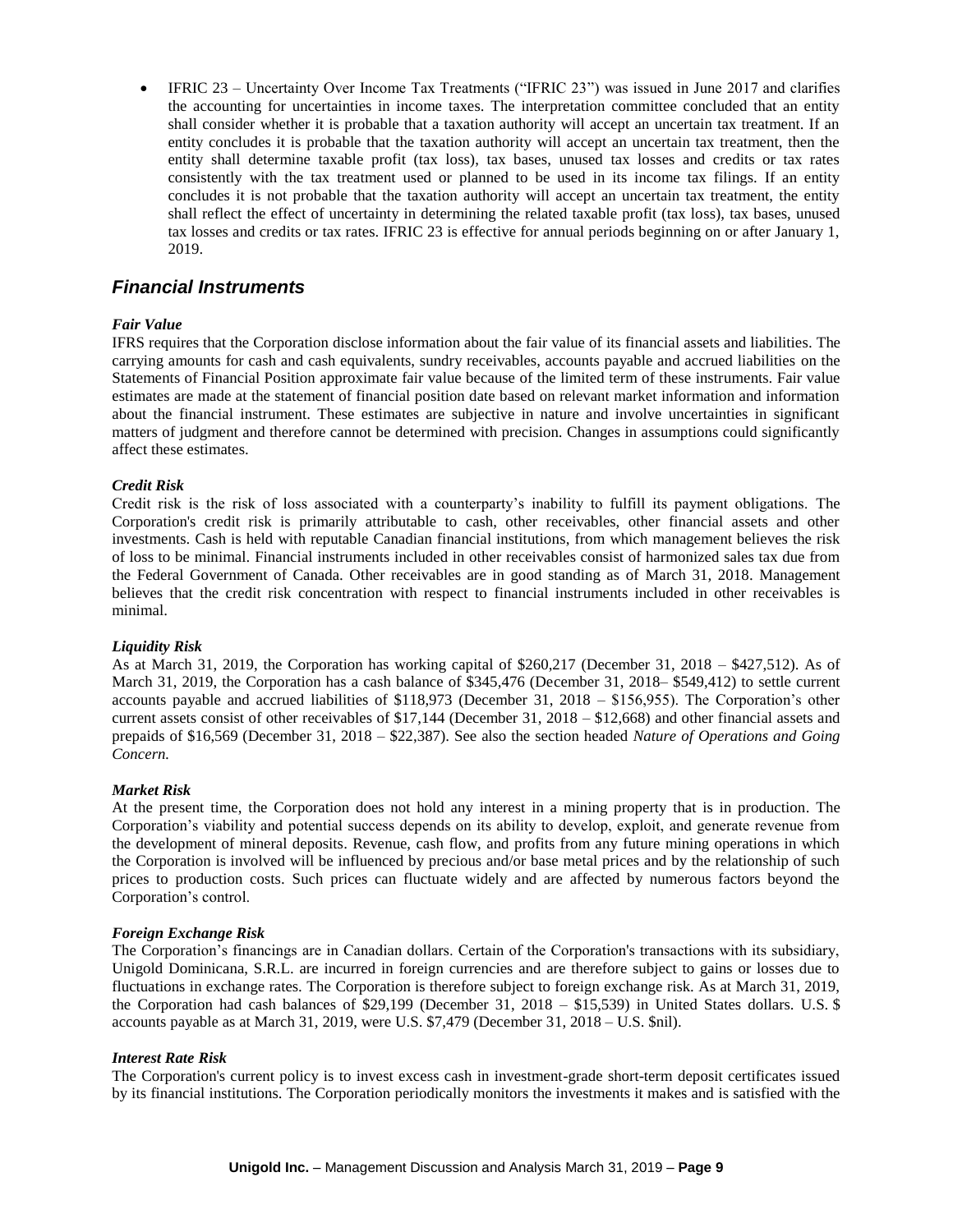creditworthiness of its financial institutions. As of March 31, 2019, interest rate risk is minimal since the Corporation has no interest-bearing debt instruments.

#### *Commodity Price Risk*

The ability of the Corporation to develop its properties and the future profitability of the Corporation is directly related to the market price of certain minerals.

#### *Sensitivity Analysis*

The Corporation is exposed to foreign currency risk of fluctuations on financial instruments that are denominated in U.S. dollars and the Dominican Republic Peso related to cash balances, other investments and accounts payable. Sensitivity to a plus or minus 5% change in the foreign exchange rate would not have resulted in a significant fluctuation in loss for the period ended March 31, 2019. The Corporation does not undertake currency hedging activities to mitigate its foreign currency risk.

#### *Capital Management*

Unigold considers its capital structure to consist of total equity attributable to equity holders of the Corporation. The Corporation manages its capital structure and makes adjustments to it, in order to have the funds available to support is exploration and corporate activities. The Corporation's objective in managing capital is to safeguard its ability to operate as a going concern. The Corporation is in the development stage and as such is dependent on external financing. In order to carry out planned exploration and development, and pay for administrative and operating costs, the Corporation will spend its existing working capital. The Corporation's objective when managing capital is to safeguard the Corporation's ability to continue as a going concern in order to pursue the exploration of its exploration properties and maximize shareholder returns. The Corporation satisfies its capital requirements through careful management of its cash resources and by equity issues, as necessary, based on the prevalent economic conditions of both the industry and the capital markets and the underlying risk characteristics of the related assets. Management reviews its capital management approach on an ongoing basis. The Corporation is not subject to externally imposed capital requirements.

# *Report on Internal Control over Financial Reporting and Disclosure Controls and Procedures*

In connection with Exemption Orders issued in November 2007 by each of the British Columbia Securities Commission and Ontario Securities Commission, the Chief Executive Officer and Chief Financial Officer of the Corporation have filed a Venture Issuer Basic Certificate with respect to the financial information contained in the unaudited, condensed consolidated interim financial statements and the accompanying related MD&A. In contrast to the certificate under National Instrument 52-109 (Certification of Disclosure in Issuer's Annual and Interim Filings) ("NI 52-109"), the Venture Issuer Basic Certificate does not include representations relating to the establishment and maintenance of disclosure controls and procedures and internal control over financial reporting, as defined in NI 52-109. For further information, the reader should refer to the Venture Issuer Basic Certificates filed by the Corporation with the Annual Filings on SEDAR at www.sedar.com. Management believes that based upon the evaluations and actions taken to date, reasonable assurance can be provided that there is no material misstatement of the financial results reported as of March 31, 2019.

# *Outstanding Share Data*

| Details about the Corporation's outstanding common shares as at May 28, 2019 are as follows: |            |
|----------------------------------------------------------------------------------------------|------------|
| Common shares issued and outstanding                                                         | 45.671.309 |
| Stock options issued to directors, employees, officers and consultants                       | 3.000.000  |

### *Qualified Person*

The foregoing scientific and technical information has been prepared or reviewed by Wes Hanson, P.Geo., the Chief Operating Officer of the Corporation. He also supervises all work associated with the Corporation's exploration programs in the Dominican Republic. Mr. Hanson is a "qualified person" within the meaning of National Instrument 43-101. W. Lewis P. Geo. and A. San Martin MAusIMM(CP), both employed by Micon have reviewed and approved statements associated with the mineral resource estimates.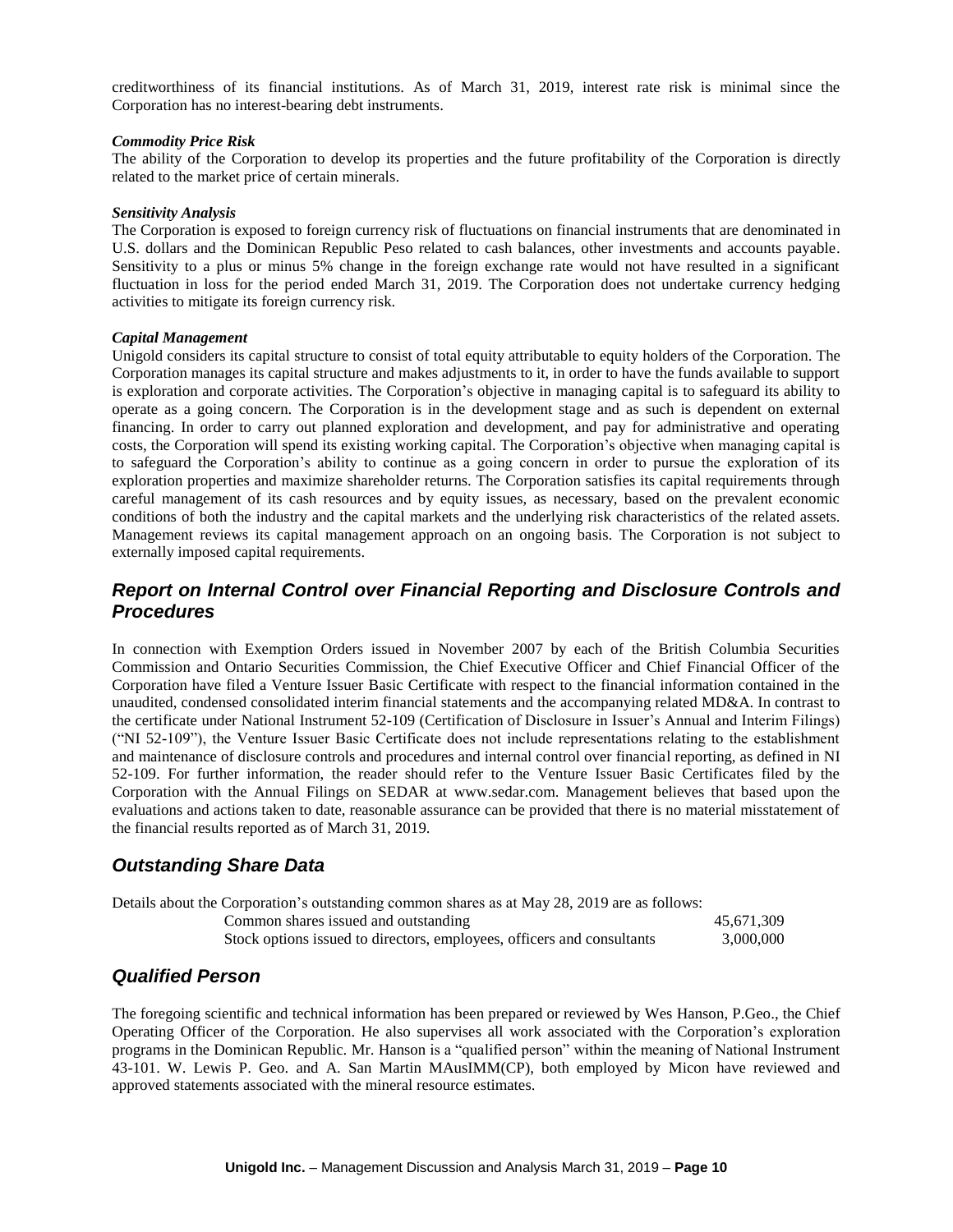# **CONDENSED CONSOLIDATED INTERIM FINANCIAL STATEMENTS**

For the Three Months Ended March 31, 2019 and 2018 Expressed in Canadian Dollars Unaudited

The accompanying unaudited condensed consolidated interim financial statements of Unigold Inc. have been prepared by and are the responsibility of management. Unigold's auditors have not reviewed the unaudited condensed interim financial statements.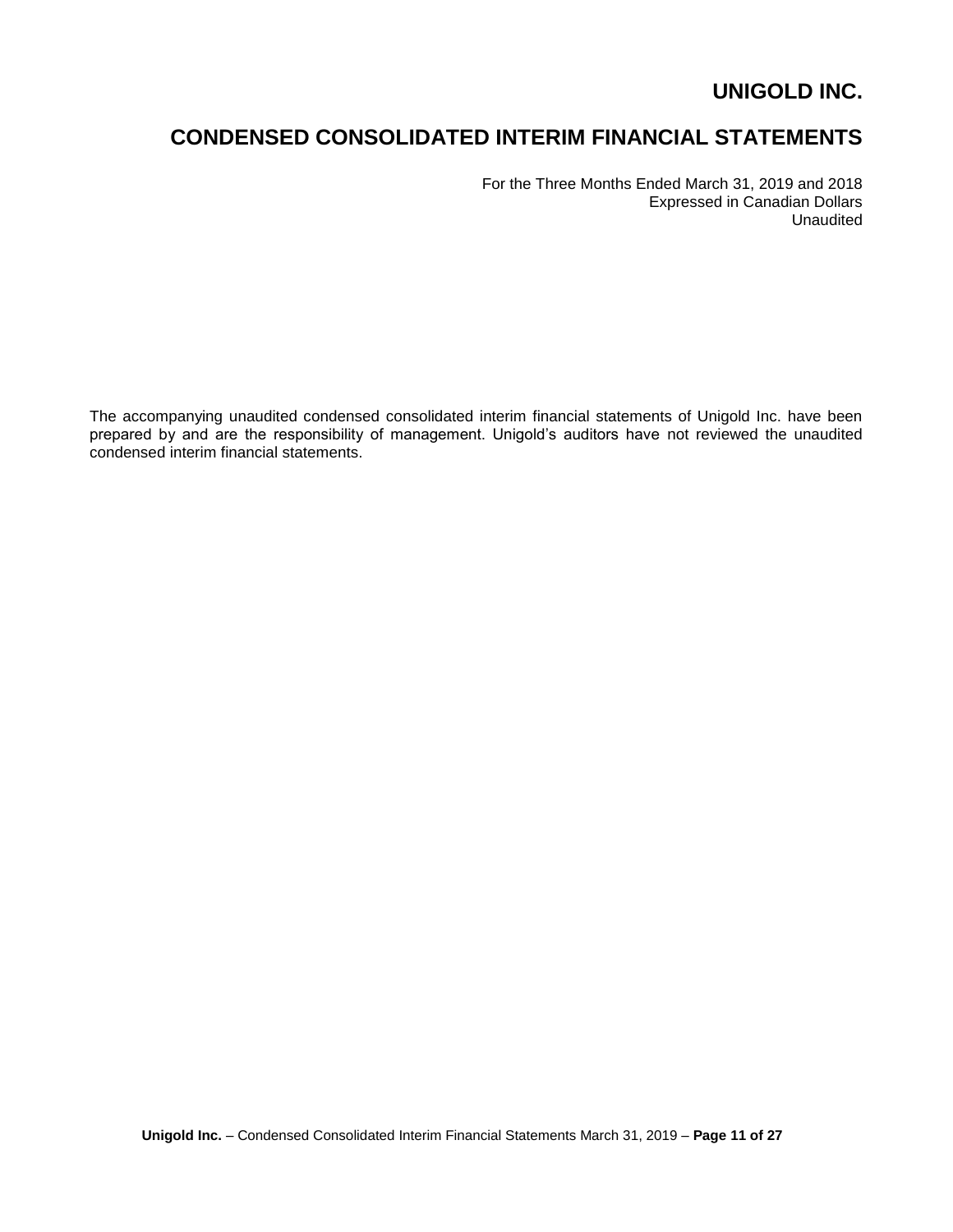# *CONDENSED CONSOLIDATED INTERIM STATEMENTS OF FINANCIAL POSITION*

*(Expressed in Canadian Dollars)*

|                                                              | <b>March 31, 2019</b> |                   |
|--------------------------------------------------------------|-----------------------|-------------------|
| As at,                                                       | (unaudited)           | December 31, 2018 |
| <b>Assets</b>                                                |                       |                   |
| <b>Current assets</b>                                        |                       |                   |
| Cash                                                         | \$<br>345,476         | \$<br>549,412     |
| Other receivables                                            | 17,144                | 12,668            |
| Other financial assets and prepaids                          | 16,569                | 22,387            |
| Total current assets                                         | 379,189               | 584,467           |
| <b>Non-current assets</b>                                    |                       |                   |
| Property, plant and equipment (Note 6)                       | 270,619               | 285,130           |
| Exploration properties (Note 7)                              | 283,747               | 283,747           |
| Exploration and evaluation assets (Note 7)                   | 40,277,292            | 40,207,985        |
| <b>Total assets</b>                                          | \$41,210,847          | \$41,361,329      |
| <b>Liabilities</b>                                           |                       |                   |
| <b>Current liabilities</b>                                   |                       |                   |
| Accounts payable and accrued liabilities                     | \$<br>118,972         | \$<br>156,955     |
| <b>Total liabilities</b>                                     | 118,972               | 156,955           |
| Equity attributable to shareholders of the Corporation       |                       |                   |
| Share capital ( <i>Note</i> $8(a)$ )                         | 57,309,839            | 57,309,839        |
| Reserve for warrants (Note $8(b)$ )                          | 1,990,736             | 1,990,736         |
| Reserve for share-based payments ( <i>Note</i> $8(c)$ )      | 708,338               | 708,338           |
| Accumulated deficit                                          | (18,919,869)          | (18, 807, 370)    |
| Total equity attributable to shareholders of the Corporation | 41,089,044            | 41,201,543        |
| <b>Non-controlling interest</b>                              | 2,831                 | 2,831             |
| <b>Total equity</b>                                          | 41,091,875            | 41,204,374        |
| <b>Total liabilities and equity</b>                          | \$41,210,847          | \$41,361,329      |

Nature of operations *(Note 1)* Going concern *(Note 2)* Commitments and contingencies *(Notes 7 and 16)*

Approved on Behalf of the Board:

s/ Joseph Del Campo s/ Joseph Hamilton Director Director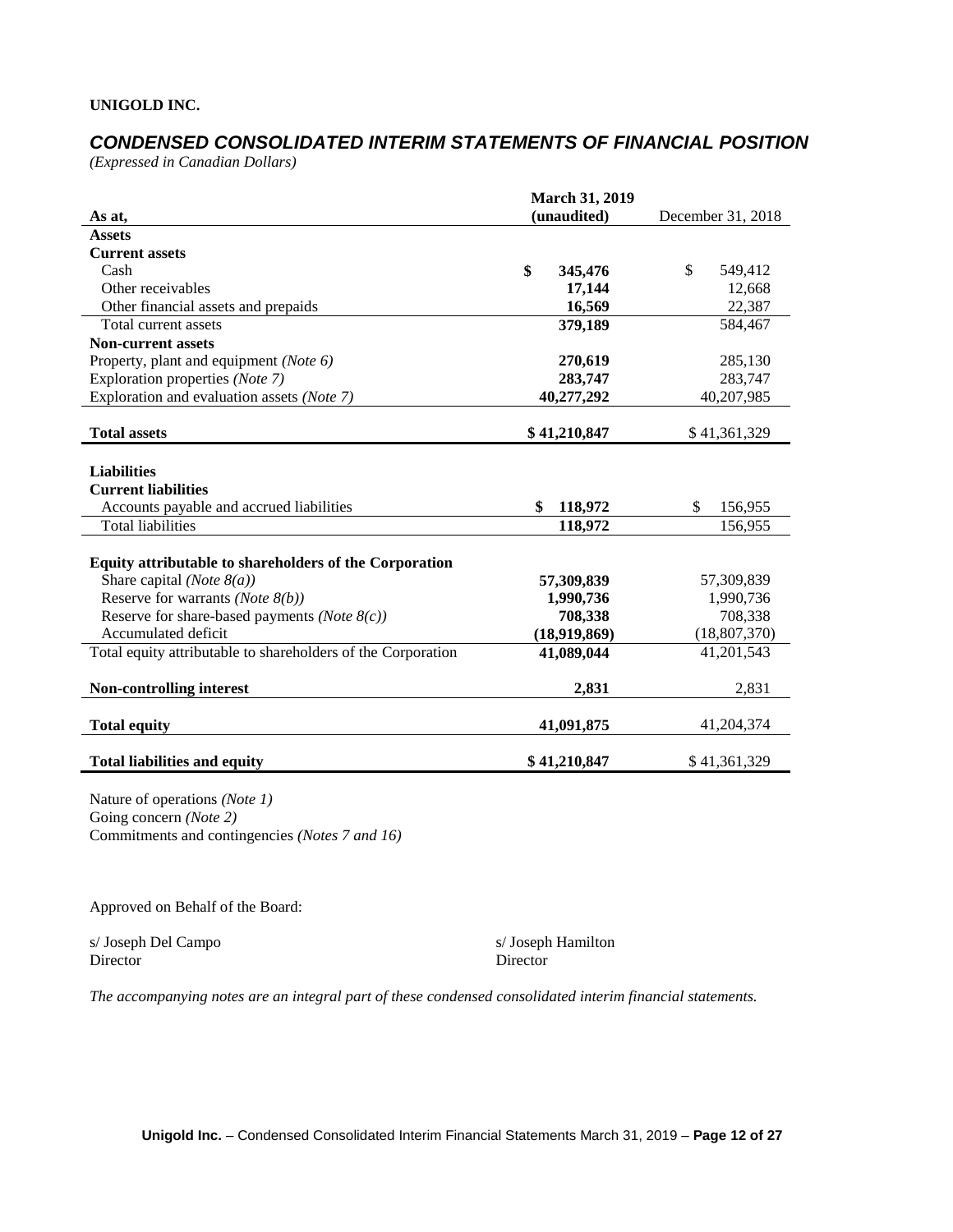# *CONDENSED CONSOLIDATED INTERIM STATEMENTS OF CHANGES IN SHAREHOLDERS' EQUITY*

*(Unaudited-Expressed in Canadian Dollars)*

|                                   |            | Share capital |             | Other reserves |             | Accumulated      | Equity          |
|-----------------------------------|------------|---------------|-------------|----------------|-------------|------------------|-----------------|
|                                   | Number     |               |             | Share-based    | Total other | Deficit          | attributable to |
|                                   | of shares  | Amount        | Warrants    | payment        | reserves    |                  | shareholders    |
| <b>Balance, December 31, 2018</b> | 45,671,309 | \$57,309,839  | \$1,990,736 | \$708,338      | \$2,699,074 | \$ (18,807,370)  | \$41,201,543    |
| Net loss for the period           |            |               |             |                |             | (112, 499)       | (112, 499)      |
| <b>Balance March 31, 2019</b>     | 45,671,309 | 57,309,839    | \$1,990,736 | \$708,338      | \$2,699,074 | \$ (18,919,869)  | \$41,089,044    |
|                                   |            |               |             |                |             |                  |                 |
| <b>Balance, December 31, 2017</b> | 45,671,309 | \$57,309,839  | \$2,150,859 | \$1,053,061    | \$3,203,920 | \$ (18,701,801)  | \$41,811,958    |
| Transfer to deficit on expiry     |            |               |             | (162,909)      | (162,909)   | 162,909          |                 |
| Net loss for the period           |            |               |             |                |             | (237, 235)       | (237, 235)      |
| <b>Balance March 31, 2018</b>     | 45,671,309 | \$57,309,839  | \$2,150,859 | \$890,152      | \$3,041,011 | \$ (18,776,127)  | \$41,574,723    |
| Transfer to deficit on expiry     |            |               | (160, 123)  |                | (160, 123)  | 160,123          |                 |
| Net loss for the period           |            |               |             |                |             | (121, 472)       | (121, 472)      |
| <b>Balance June 30, 2018</b>      | 45,671,309 | \$57,309,839  | \$1,990,736 | \$890,152      | \$2,880,888 | \$(18, 737, 476) | \$41,453,251    |
| Transfer to deficit on expiry     |            |               |             | (132, 117)     | (132, 117)  | 132,117          |                 |
| Net loss for the period           |            |               |             |                |             | (134, 836)       | (134, 836)      |
| <b>Balance September 30, 2018</b> | 45,671,309 | \$57,309,839  | \$1,990,736 | \$758,035      | \$2,748,771 | \$ (18,740,195)  | \$41,318,415    |
| Transfer to deficit on expiry     |            |               |             | (49,697)       | (49,697)    | 49,679           |                 |
| Net loss for the period           |            |               |             |                |             | (116,872)        | (116,8725)      |
| <b>Balance December 31, 2018</b>  | 45,671,309 | \$57,309,839  | \$1,990,736 | \$708,338      | \$2,699,074 | \$ (18,807,370)  | \$41,201,543    |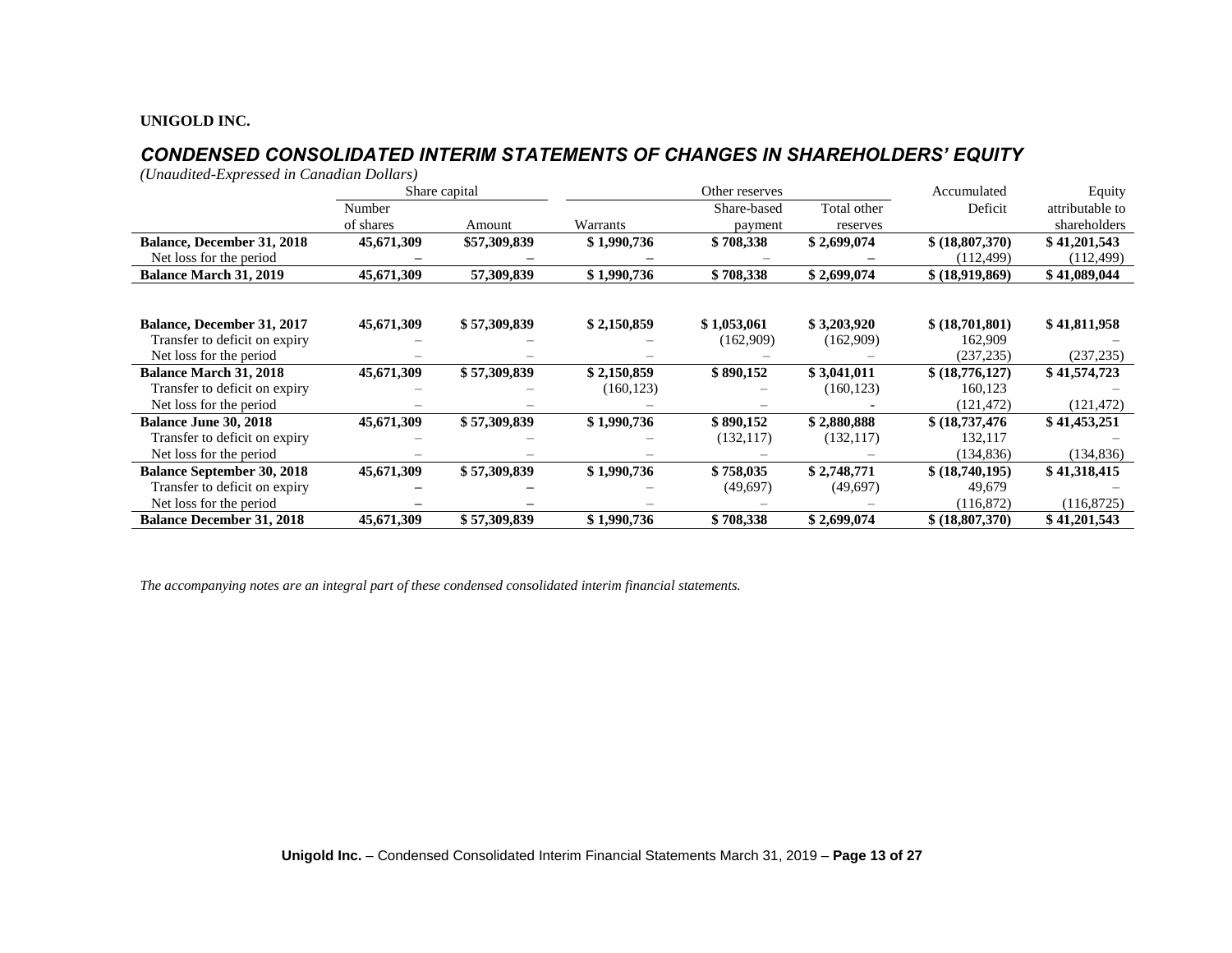# *CONDENSED CONSOLIDATED INTERIM STATEMENTS OF COMPREHENSIVE LOSS*

*(Unaudited-Expressed in Canadian Dollars)* 

|                                                     | Three months ended March 31, |                          |  |  |
|-----------------------------------------------------|------------------------------|--------------------------|--|--|
|                                                     | 2019                         | 2018                     |  |  |
| <b>Operating expenses</b>                           |                              |                          |  |  |
| Compensation (Note 11)                              | \$<br>69,832                 | 85,171<br>$\mathbb{S}^-$ |  |  |
| Professional and consulting fees                    | 20,575                       | 13,866                   |  |  |
| Travel and business development                     | 4,850                        | 13,230                   |  |  |
| Listing and shareholder information                 | 8,179                        | 14,369                   |  |  |
| General and administrative expenses                 | 10,819                       | 18,007                   |  |  |
| Loss on disposal of property, plant                 |                              |                          |  |  |
| and equipment                                       |                              | 89,703                   |  |  |
| Foreign exchange (gain) loss                        | (1,751)                      | 5,494                    |  |  |
| Net loss for the period before the<br>undernoted    | (112,504)                    | (239, 840)               |  |  |
| Investment income                                   | 5                            | 2,605                    |  |  |
| Total loss and comprehensive loss for<br>the period | \$(112,499)                  | \$(237,235)              |  |  |
|                                                     |                              |                          |  |  |
| Net loss per share - basic & diluted<br>(Note 10)   | \$ (0.00)                    | \$ (0.01)                |  |  |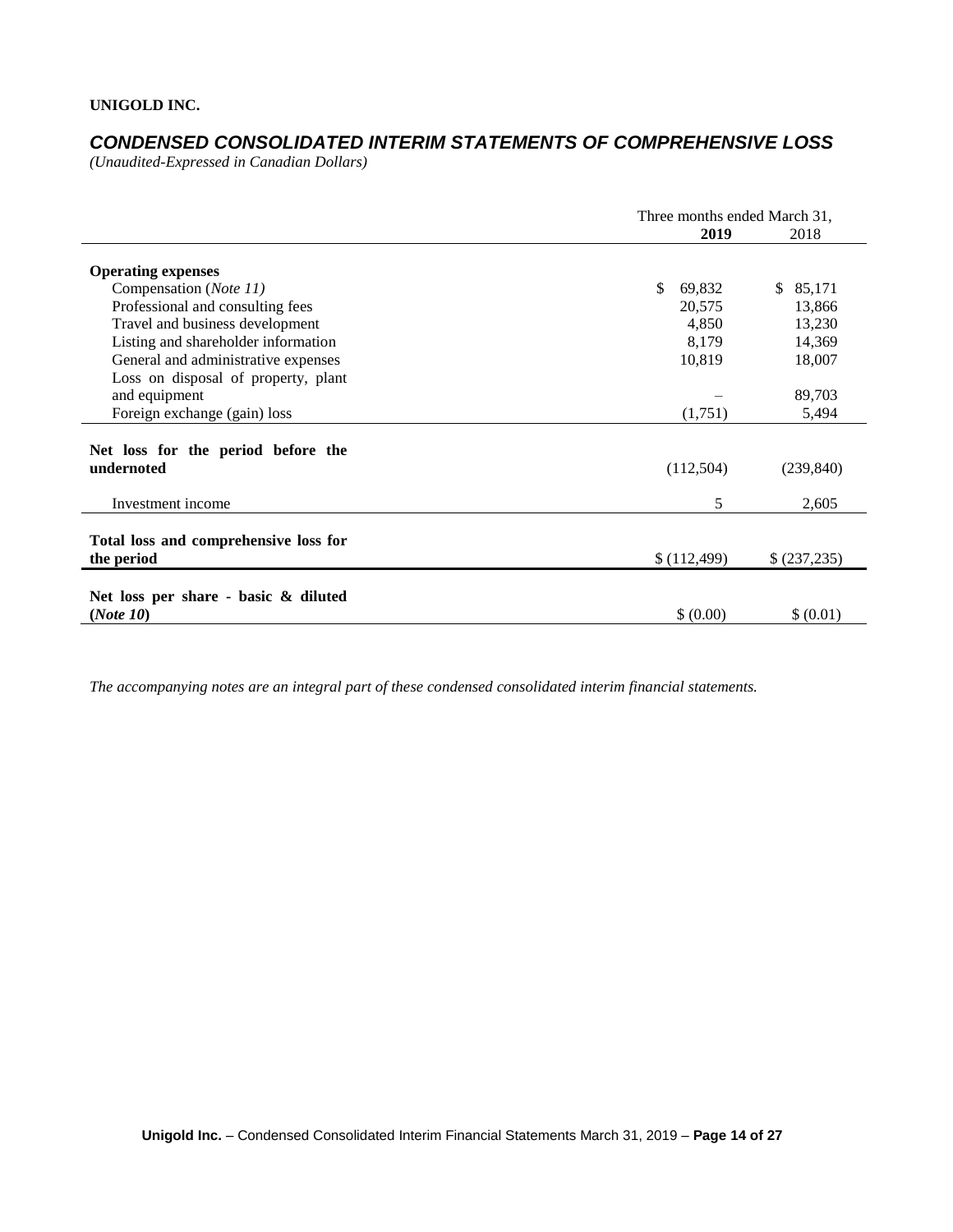# *CONDENSED CONSOLIDATED INTERIM STATEMENTS OF CASH FLOWS*

*(Unaudited-Expressed in Canadian Dollars)* 

| For the three month period ended March 31,       | 2019       | 2018         |
|--------------------------------------------------|------------|--------------|
|                                                  |            |              |
| <b>Cash flows from operating activities</b>      |            |              |
| Net loss for the period                          | (112, 499) | \$ (237,235) |
| Adjustments to add/(deduct) non-cash items       |            |              |
| Loss on disposal of property, plant<br>and       |            |              |
| equipment                                        |            | 89,703       |
| Deduct investment income                         | (5)        | (1,245)      |
|                                                  | (112,504)  | (148, 777)   |
| Working capital adjustments                      |            |              |
| Other receivables                                | (4, 476)   | 2,589        |
| Other financial assets and prepaids              | 5,818      | 6,638        |
| Accounts payable and accrued liabilities         | (37,983)   | 7,211        |
| Net cash flows from operating activities         | (149, 145) | (132, 339)   |
|                                                  |            |              |
| <b>Cash flows from investing activities</b>      |            |              |
| Acquisition of exploration and evaluation assets | (54,796)   | (82,788)     |
| Investment income                                | 5          | 1,245        |
| Net cash flows from investing activities         | (54,791)   | (81, 543)    |
|                                                  |            |              |
| <b>Cash flows from financing activities</b>      |            |              |
| Net cash flows from financing activities         |            |              |
|                                                  |            |              |
| Net decrease in cash                             | (203, 936) | (213, 882)   |
| Cash, beginning of period                        | 549,412    | 1,453,259    |
| Cash, end of period                              | \$345,476  | \$1,239,377  |

Supplemental information pertaining to cash flows *(Note 13)*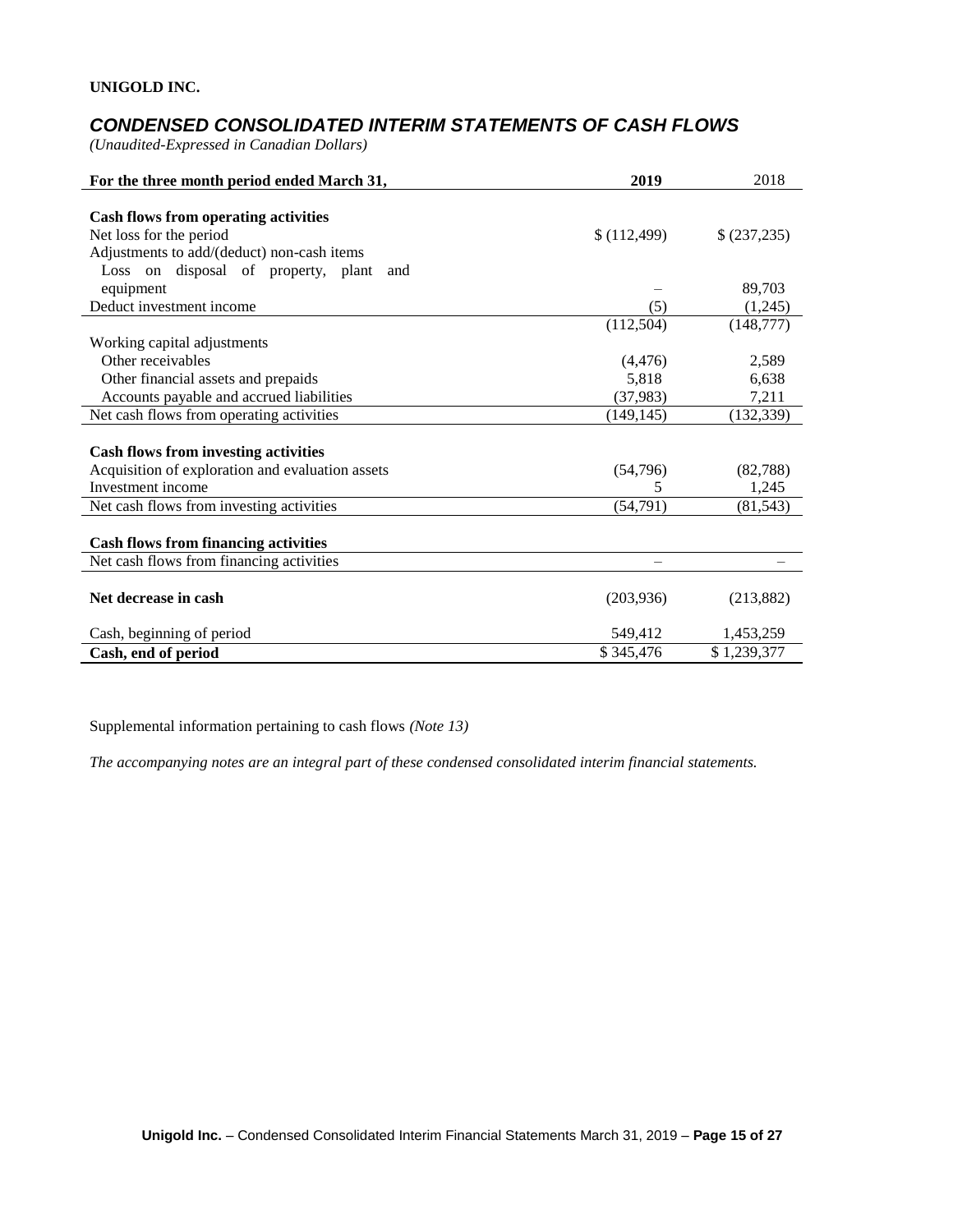# *NOTES TO THE CONDENSED CONSOLIDATED INTERIM FINANCIAL STATEMENTS*

*For the periods ended March 31, 2019 and 2018* Unaudited-Expressed in Canadian dollars unless otherwise stated.

### **1.** *Nature of Operations and Basis of Presentation*

#### *Nature of operations*

Unigold Inc. ("Unigold" or the "Corporation") was incorporated pursuant to the Business Corporations Act (Ontario) on May 9, 1990. The Corporation's executive office is located at 44 Victoria Street, Suite 1102, Toronto, Ontario M5C 1Y2.

Unigold is in the process of exploring its property in the Dominican Republic.

#### *Basis of presentation*

These condensed consolidated interim financial statements include the accounts of the Corporation, and its wholly owned subsidiary, Unigold Resources Inc., which is incorporated in Canada under the Canada Business Corporations Act, and its 97% owned subsidiary, Unigold Dominicana, S.R.L., which is incorporated in the Dominican Republic. All material intercompany balances and transactions have been eliminated.

# *2. Going Concern*

These condensed consolidated interim financial statements have been prepared on a going concern basis. The going concern basis of presentation assumes that the Corporation will continue in operation for the foreseeable future and be able to realize its assets and discharge its liabilities and commitments in the normal course of business. Because of continuing operating losses, the Corporation's continuance as a going concern is dependent upon its ability to obtain adequate financing or to reach profitable levels of operation. Management feels that there is a material uncertainty, which causes significant doubt about the Corporation's ability to continue as a going concern. To address its financing requirements, the Corporation will seek financing through measures that may include joint venture agreements, debt and equity financings, asset sales, and rights offerings to existing shareholders.

It is not possible to predict whether financing efforts will be successful or if Unigold will attain profitable levels of operation. These condensed consolidated interim financial statements do not include any adjustments to the carrying values of assets and liabilities and the reported expenses and statement of financial position classification that would be necessary should the Corporation be unable to continue as a going concern and therefore be required to realize its assets and liquidate its liabilities and commitments in other than the normal course of business and at amounts different from those in the accompany consolidated financial statements. These adjustments could be material.

# *3. Measurement Uncertainty*

The business of mining and exploring for minerals involves a high degree of risk and there can be no assurance that current exploration programs will result in profitable mining operations. The recoverability of the carrying value of exploration properties and exploration and evaluation assets, and the Corporation's continued existence is dependent upon the preservation of its interest in the underlying properties, the discovery of economically recoverable reserves, the achievement of profitable operations, or the ability of the Corporation to raise alternative financing, if necessary, or alternatively upon the Corporation's ability to dispose of its interests on an advantageous basis. Changes in future conditions could require material write-downs of the carrying values. All of the Corporation's exploration properties are located outside of Canada and are subject to the risk of foreign investment, including increases in taxes and royalties, renegotiation of contracts, currency exchange fluctuations and political uncertainty.

Although the Corporation has taken steps to verify title to the properties on which it is conducting exploration and in which it has an interest, in accordance with industry standards for the current state of exploration of such properties, these procedures do not guarantee the Corporation's title. Property title may be subject to unregistered prior agreements and non-compliance with regulatory and environmental requirements.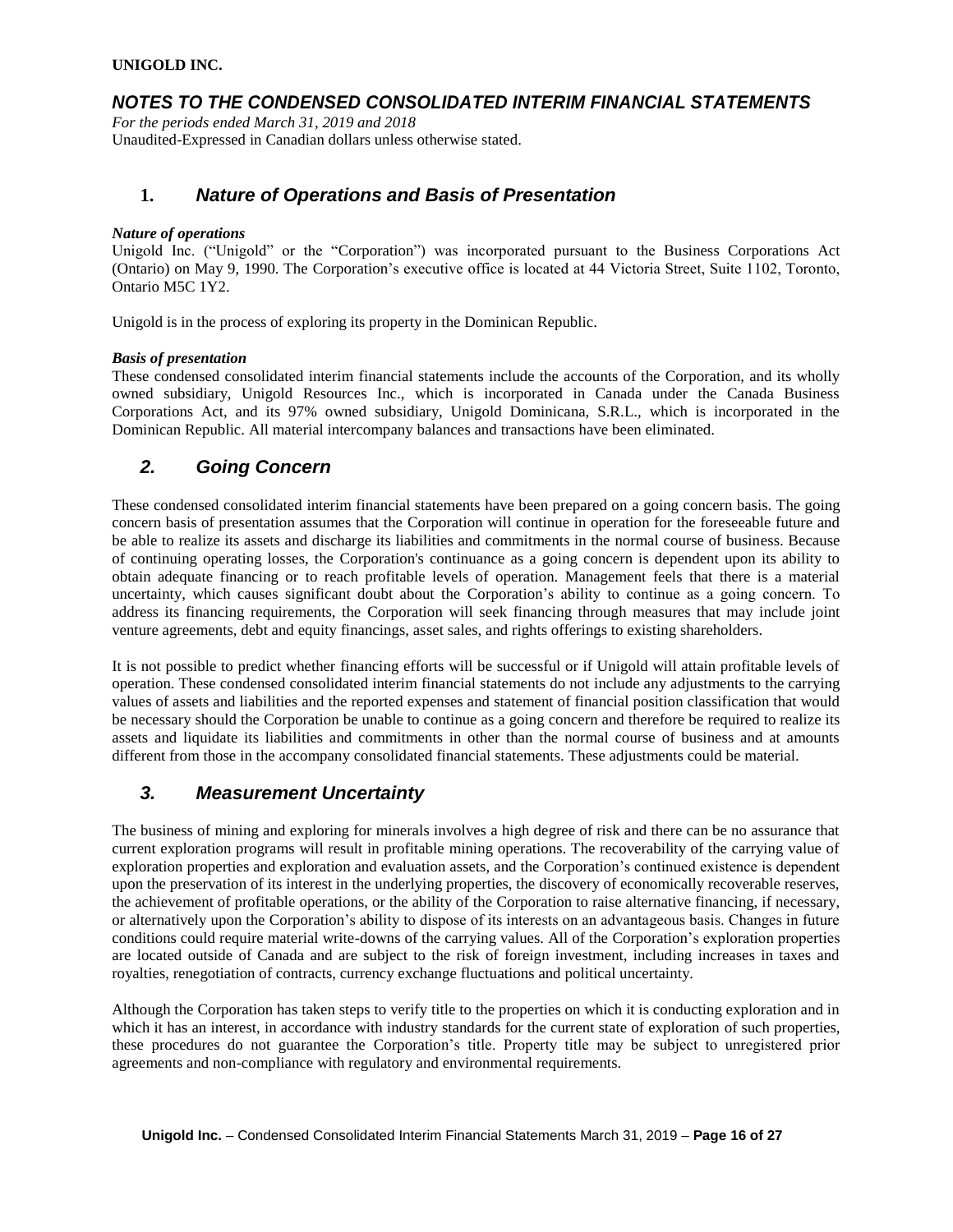### *NOTES TO THE CONDENSED CONSOLIDATED INTERIM FINANCIAL STATEMENTS*

*For the periods ended March 31, 2019 and 2018* Unaudited-Expressed in Canadian dollars unless otherwise stated.

# *4. Summary of Significant Accounting Policies*

#### **(a) Statement of compliance**

These condensed consolidated interim financial statements, including comparatives, have been prepared in accordance with International Accounting Standard ("IAS") 34 *Interim Financial Reporting* using the accounting policies consistent with International Financial Reporting Standards ("IFRS") as issued by the International Accounting Standards Board. These condensed consolidated interim financial statements have been prepared on the basis of and using accounting policies, methods of computation and presentation consistent with those applied in Unigold's 2018 Consolidated Annual Financial Statements. The accounting policies applied in these condensed consolidated interim financial statements are based on IFRS issued and outstanding as of May 28, 2019, the date the Audit Committee approved these statements. Any subsequent changes to IFRS that are given effect in the Corporation's annual consolidated financial statements for the year ending December 31, 2018, could result in restatement of these condensed consolidated interim financial statements, including the transition adjustments recognized on change-over to IFRS.

The preparation of financial statements in accordance with IAS 34 requires the use of certain critical accounting estimates. It also requires management to exercise judgement in applying the Corporation's accounting policies. See *Note 5*.

#### **(b) Basis of preparation**

The condensed consolidated interim financial statements are presented in Canadian dollars. The financial statements are prepared on the historical cost basis. In addition, these financial statements are prepared using the accrual basis of accounting except for cash flow information.

#### **(c) Accounting standards and interpretations issued but not yet adopted**

Certain pronouncements were issued by the IASB or the IFRIC that are mandatory for accounting periods on or after January 1, 2019 or later periods. Many are not applicable or do not have a significant impact to the Corporation and have been excluded. The following have not yet been adopted and are being evaluated to determine their impact on the Corporation.

IAS 1 – Presentation of Financial Statements ("IAS 1") and IAS 8 – Accounting Policies, Changes in Accounting Estimates and Errors ("IAS 8") were amended in October 2018 to refine the definition of materiality and clarify its characteristics. The revised definition focuses on the idea that information is material if omitting, misstating or obscuring it could reasonably be expected to influence decisions that the primary users of general purpose financial statements make on the basis of those financial statements. The amendments are effective for annual reporting periods beginning on or after January 1, 2020. Earlier adoption is permitted.

IFRIC 23 – Uncertainty Over Income Tax Treatments ("IFRIC 23") was issued in June 2017 and clarifies the accounting for uncertainties in income taxes. The interpretation committee concluded that an entity shall consider whether it is probable that a taxation authority will accept an uncertain tax treatment. If an entity concludes it is probable that the taxation authority will accept an uncertain tax treatment, then the entity shall determine taxable profit (tax loss), tax bases, unused tax losses and credits or tax rates consistently with the tax treatment used or planned to be used in its income tax filings. If an entity concludes it is not probable that the taxation authority will accept an uncertain tax treatment, the entity shall reflect the effect of uncertainty in determining the related taxable profit (tax loss), tax bases, unused tax losses and credits or tax rates. IFRIC 23 is effective for annual periods beginning on or after January 1, 2019.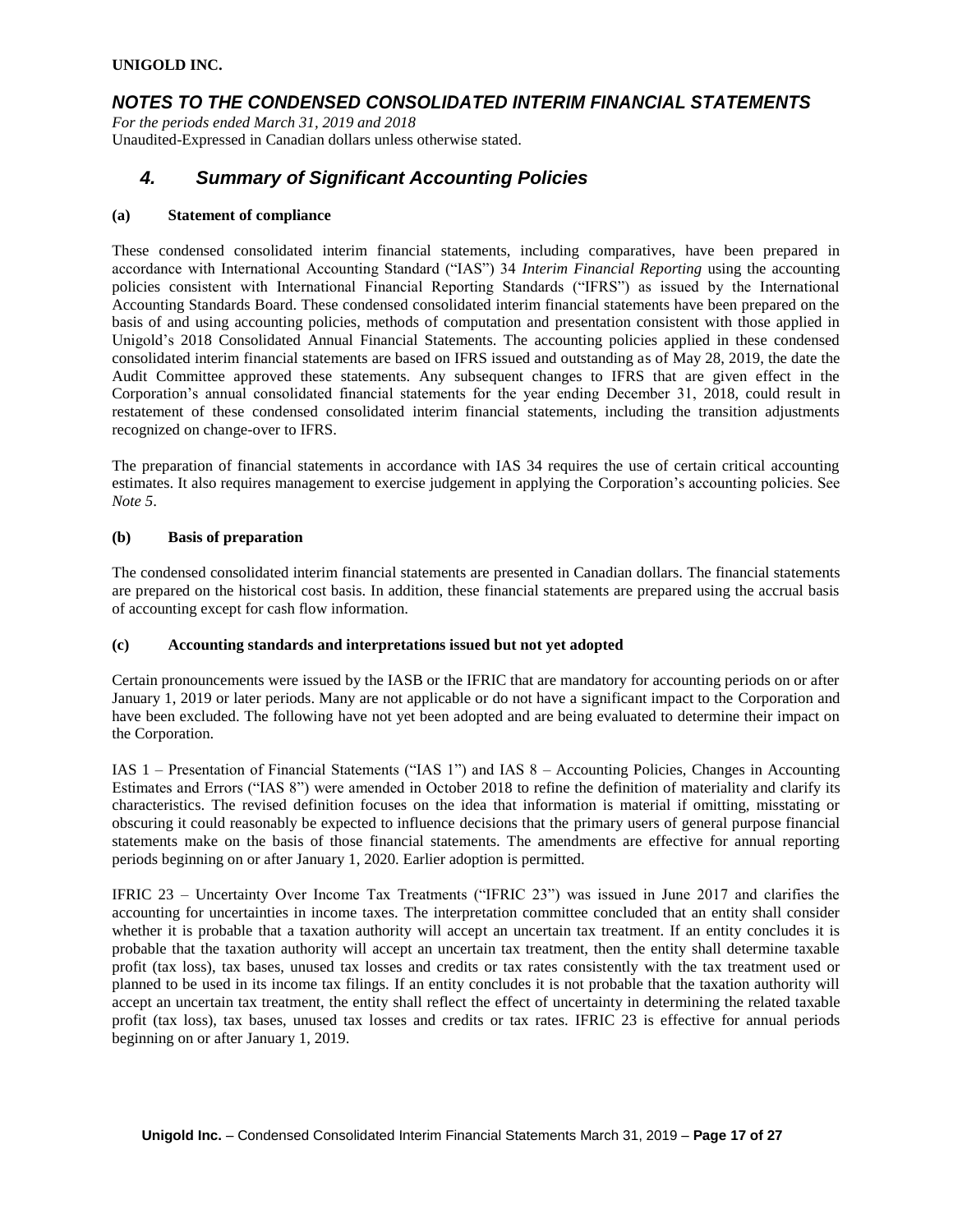## *NOTES TO THE CONDENSED CONSOLIDATED INTERIM FINANCIAL STATEMENTS*

*For the periods ended March 31, 2019 and 2018* Unaudited-Expressed in Canadian dollars unless otherwise stated.

#### **(d) Accounting policies**

The accounting policies applied by the Corporation in these condensed consolidated interim financial statements are the same as those applied to the Corporation's annual consolidated financial statements for the year ended December 31, 2018, and the corresponding interim reporting period. *Note 4* to those annual statements describes the significant accounting policies used by the Corporation. These interim financial statements do not include all the notes of the type normally included in an annual financial report and therefore should be read in conjunction with the Corporation's annual consolidated financial statements for the year ended December 31, 2018, as they provide an update of previously reported information.

# *5. Significant Accounting Judgments and Estimates*

The preparation of these condensed consolidated interim financial statements requires management to make estimates and assumptions that affect the reported amounts of assets and liabilities at the date of the financial statements and reported amounts of expenses during the reporting period. Actual outcomes could differ from these estimates. The condensed consolidated interim financial statements include estimates which, by their nature, are uncertain. The impacts of such estimates are pervasive throughout the consolidated financial statements, and may require accounting adjustments based on future occurrences. Revisions to accounting estimates are recognized in the period in which the estimate is revised and the revision affects both current and future periods.

Significant assumptions about the future and other sources of estimation uncertainty that management has made at the statement of financial position date, that could result in a material adjustment to the carrying amounts of assets and liabilities, in the event that actual results differ from assumptions made, relate to, but are not limited to, the following:

- i. the recoverability of exploration properties and exploration and evaluation assets which are included in the condensed consolidated interim statement of financial position;
- ii. the inputs used in accounting for valuation of warrants and options which are included in the condensed consolidated interim statement of financial position;
- iii. the inputs used in accounting for share-based compensation expense in the condensed consolidated interim statement of comprehensive loss;
- iv. the nil provision for asset retirement obligations which is included in the condensed consolidated interim statement of financial position;
- v. the estimated useful life of property, plant and equipment; and
- vi. the existence and estimated amount of contingencies (*Note 16*).

# *6. Property, Plant and Equipment*

Vehicles, field equipment, and camp and buildings relate to the Corporation's exploration activities. During the three month period ended March 31, 2019, \$14,511 (2018 – \$18,210) of amortization was capitalized to exploration and evaluation assets.

| Cost                                           | Land                                 | <b>Computer</b><br>equipment  | Vehicles | Field<br>equipment        | Camp<br>and<br>buildings | Total                    |
|------------------------------------------------|--------------------------------------|-------------------------------|----------|---------------------------|--------------------------|--------------------------|
| Balance December 31, 2017<br>Disposal/transfer | \$13,771                             | \$113,749<br>(113,749)        | \$51.757 | \$1,396,042<br>(594, 044) | \$328,645                | \$1,903,964<br>(707,793) |
| Balance December 31, 2018                      | $\overline{\phantom{m}}$<br>\$13,771 | S<br>$\overline{\phantom{m}}$ | \$51,757 | \$801,998                 | \$328,645                | \$1,196,171              |
| Balance March 31, 2019                         | \$13.771                             | \$<br>$\qquad \qquad$         | \$51.757 | \$801,998                 | \$328,645                | \$1,196,171              |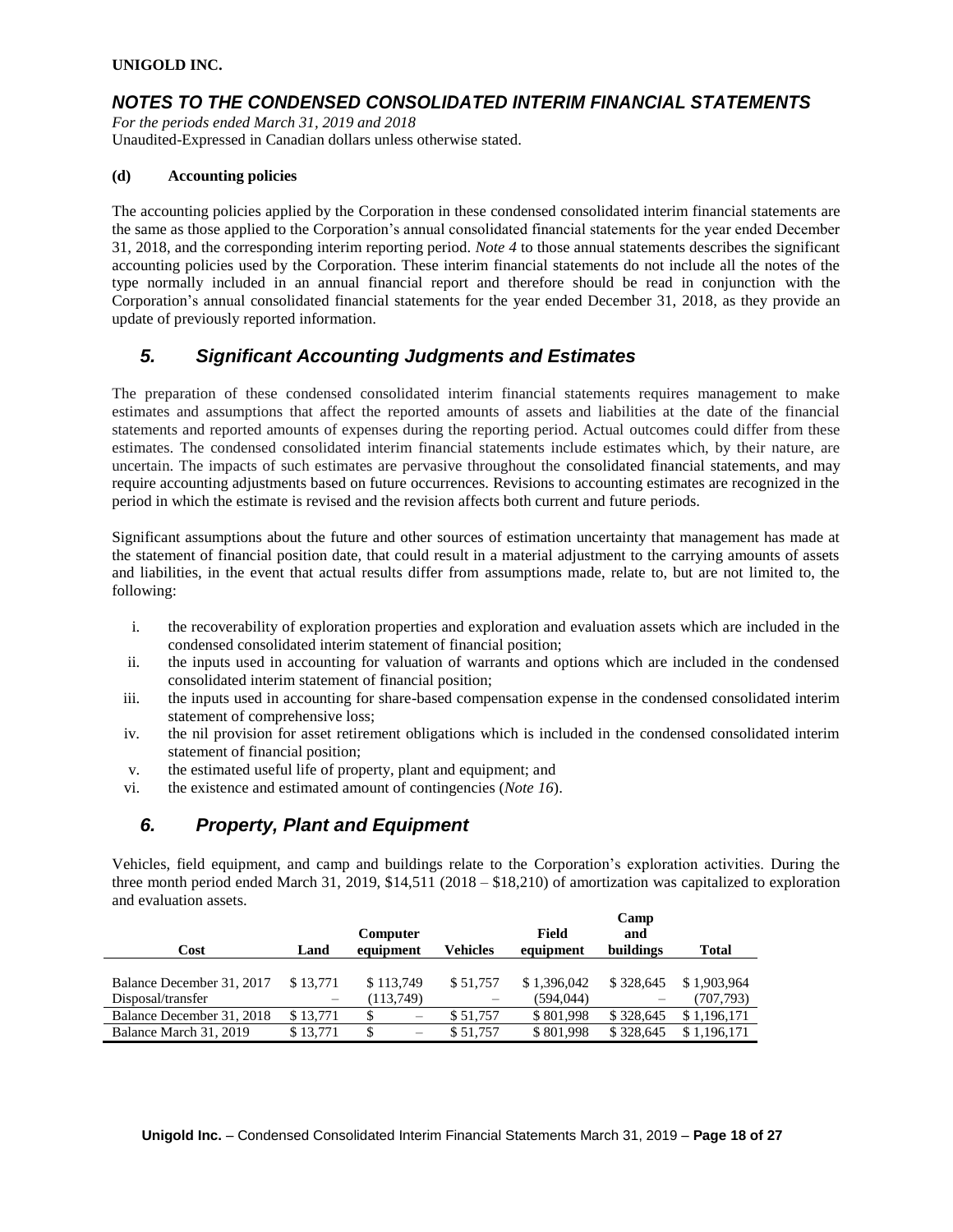# *NOTES TO THE CONDENSED CONSOLIDATED INTERIM FINANCIAL STATEMENTS*

*For the periods ended March 31, 2019 and 2018*

Unaudited-Expressed in Canadian dollars unless otherwise stated.

|                           |               |           |          |                 |              | Camp      |                |
|---------------------------|---------------|-----------|----------|-----------------|--------------|-----------|----------------|
| <b>Amortization and</b>   |               | Computer  |          |                 | <b>Field</b> | and       |                |
| impairment                | Land          | equipment |          | <b>Vehicles</b> | equipment    | buildings | <b>Total</b>   |
|                           |               |           |          |                 |              |           |                |
| Balance December 31, 2017 | \$.           |           | \$95,017 | \$44,170        | \$1,089,051  | \$232,103 | \$1,460,341    |
| Amortization              |               |           |          | 2.276           | 47.204       | 19.310    | 68,790         |
| Disposals/transfer        |               |           | (95.017) |                 | (523,073)    |           | (618,090)      |
| Balance December 31, 2018 | <sup>\$</sup> | S         | -        | \$46,446        | \$613,182    | \$251,413 | \$911,041      |
| Amortization              |               |           |          | 398             | 9.441        | 4.672     | 14,511         |
| Balance March 31, 2019    | S             |           |          | \$46,844        | \$622.623    | \$256,085 | 925,552<br>\$. |

|                      | Land     | <b>Computer</b><br>equipment | Vehicles | Field<br>equipment | Camp<br>and<br>buildings | <b>Total</b> |
|----------------------|----------|------------------------------|----------|--------------------|--------------------------|--------------|
| At December 31, 2018 | \$13,771 | $\overline{\phantom{m}}$     | \$5.311  | \$188,816          | \$77.232                 | \$285,130    |
| At March 31, 2019    | 13.771   | $\overline{\phantom{m}}$     | 4.913    | 179.375            | 72.560                   | 270.619      |

# *7. Exploration Properties and Exploration and Evaluation Assets*

Exploration properties and deferred exploration and evaluation costs consist of the following:

|                                   | Balance      |           |                          | Balance      |                          | <b>Balance</b> |
|-----------------------------------|--------------|-----------|--------------------------|--------------|--------------------------|----------------|
|                                   | December 31. |           | 2018                     | December     | 2019                     | March          |
|                                   | 2017         |           | <b>Additions</b>         | 31, 2018     | Additions                | 31, 2019       |
| Exploration property interests    | \$283,747    |           | $\overline{\phantom{m}}$ | \$283,747    | $\overline{\phantom{0}}$ | \$283,747      |
| Exploration and evaluation assets | \$39,610,247 | \$597,738 |                          | \$40,207,985 | \$69,307                 | \$40,277,292   |

#### **Neita**

The Corporation owns 100% of the exploration rights for gold, silver, copper, zinc and all associated minerals on the Neita Property in the northwestern Dominican Republic, as well as a sole and exclusive option for the commercial mining of the mineral deposits.

During the period ended March 31, 2019, \$18,210 (March 31, 2018 – \$14,511) of amortization was capitalized to exploration and evaluation assets.

# *8. Equity Attributable to Equity Holders of the Corporation*

#### **(a) Common shares**

*Authorized, issued and outstanding shares*

Common shares, no par value, authorized unlimited number of shares, issued and outstanding were 45,671,309 shares as at March 31, 2019 (December 31, 2018 – 45,671,309).

|                            | <b>Number of shares</b> |            |
|----------------------------|-------------------------|------------|
| Balance December 31, 2017  | 45,621,309              | 57.299.940 |
| Balance March 31, 2018     | 45,621,309              | 57.299.940 |
| Balance June 30, 2018      | 45,621,309              | 57,299,940 |
| Balance September 30, 2018 | 45,671,309              | 57.309.839 |
| Balance December 31, 2018  | 45,671,309              | 57,309,839 |
| Balance March 31, 2019     | 45.671.309              | 57,309,839 |

**Unigold Inc.** – Condensed Consolidated Interim Financial Statements March 31, 2019 – **Page 19 of 27**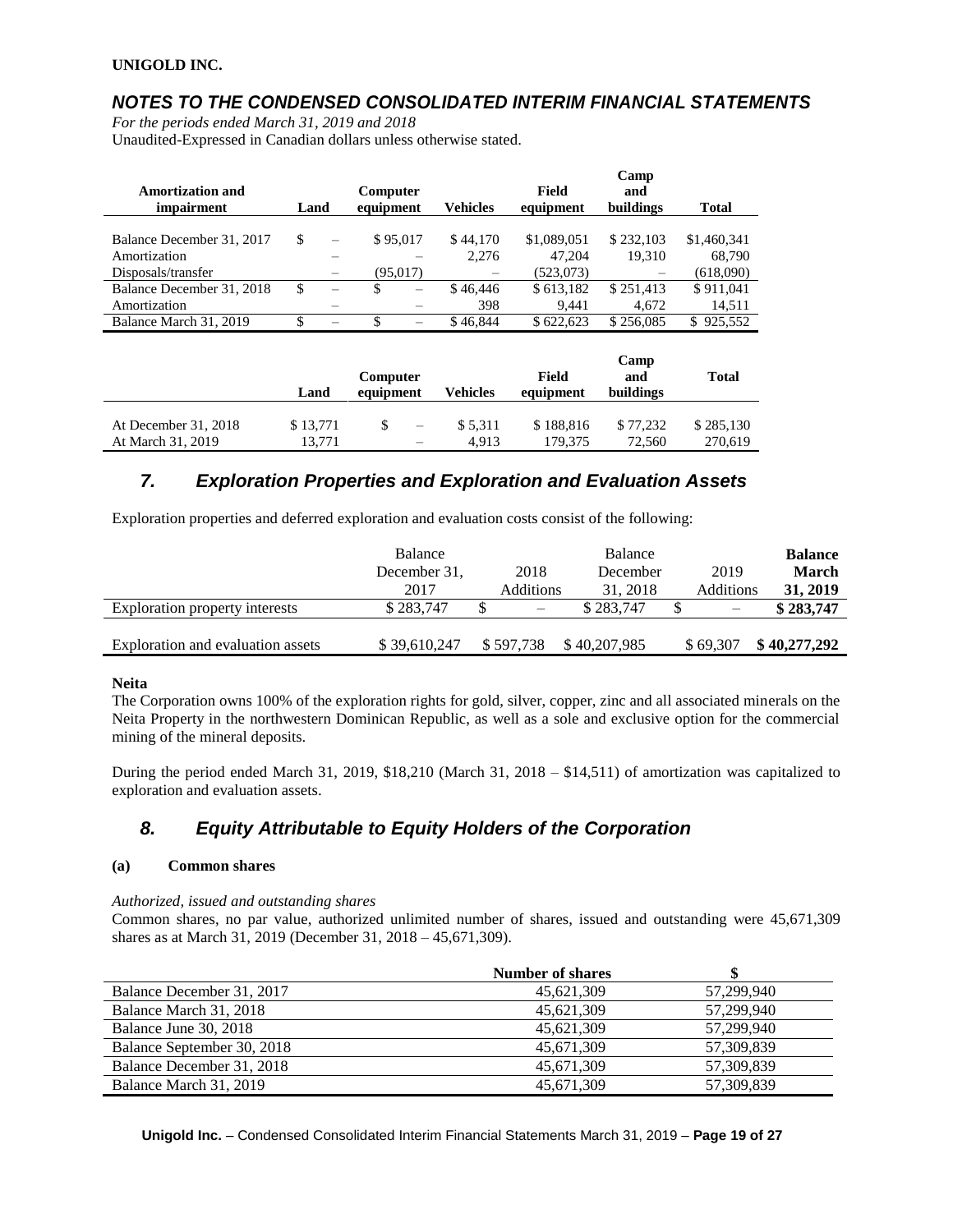## *NOTES TO THE CONDENSED CONSOLIDATED INTERIM FINANCIAL STATEMENTS*

*For the periods ended March 31, 2019 and 2018* Unaudited-Expressed in Canadian dollars unless otherwise stated.

#### **(b) Reserve for warrants**

A summary of share purchase warrants outstanding and changes during the periods indicated is presented below:

|                            | Number of       | Weighted average  | Weighted average         |
|----------------------------|-----------------|-------------------|--------------------------|
|                            | <b>Warrants</b> | exercise price \$ | grant date fair value \$ |
| Balance December 30, 2017  | 17,120,000      | 0.44              | 2,150,859                |
| Balance March 31, 2018     | 17,120,000      | 0.44              | 2,150,859                |
| Expired                    | (1,120,000)     | 0.30              | (160, 123)               |
| Balance June 30, 2018      | 16,000,000      | 0.45              | 1,990,736                |
| Balance September 30, 2018 | 16,000,000      | 0.45              | 1,990,736                |
| Balance December 31, 2018  | 16,000,000      | 0.45              | 1,990,736                |
| Balance March 31, 2019     | 16,000,000      | 0.45              | 1,990,736                |

As a result of the private placement financing in May 2016, the Corporation issued 16,000,000 warrants. Each Warrant entitles the holder thereof to purchase one common share of the Corporation at an exercise price of \$0.45 at any time prior to May 25, 2018. The Corporation has the right to accelerate the expiry date of the Warrants on notice to the holders of Warrants if the closing price of the Corporation's common shares on a stock exchange in Canada is higher than \$0.90 per common share for more than 20 consecutive trading days at any time after September 26, 2016, in which case the Warrants will expire 30 days after the date on which such notice is given. On May 2, 2018, Unigold announced the expiry date of the warrants was extended until May 25, 2019. Subsequent to the March 31, 2019 quarter end the warrants expired unexercised.

The fair value of the warrants issued in the 2016 private placement was estimated at the date of grant using the Black-Scholes option-pricing model with the following assumptions:

| Expected life            | 2 years |
|--------------------------|---------|
| Expected volatility      | 245 %   |
| Risk-free rate           | 0.63%   |
| Expected annual dividend | Nil     |
| Grant date fair value    | \$0.124 |

At March 31, 2019 and December 31, 2018 the Corporation had warrants issued as follows:

|                 |                       | Weighted<br>Average                    |                              |                    |
|-----------------|-----------------------|----------------------------------------|------------------------------|--------------------|
| <b>Exercise</b> | Number of<br>Warrants | <b>Remaining</b><br><b>Contractual</b> | Number of<br><b>Warrants</b> |                    |
| <b>Price</b>    | Outstanding           | Life - Years                           | <b>Exercisable</b>           | <b>Expiry Date</b> |
| \$0.45          | 16,000,000            | 0.2                                    | 16,000,000                   | May 25, 2019       |

#### **(c) Reserve for share-based payment**

A summary of share-based payment reserve activity during the periods indicated is presented below: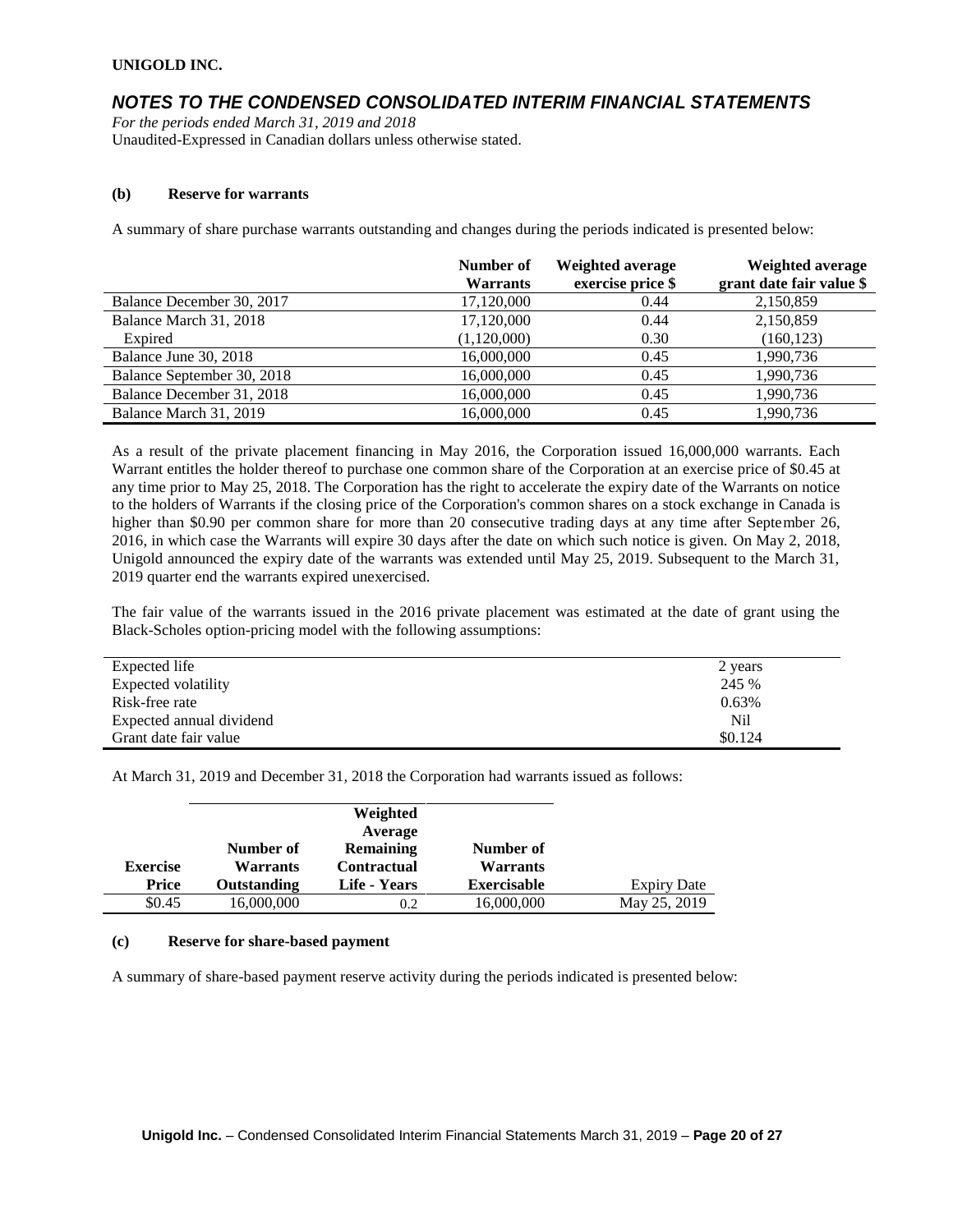# *NOTES TO THE CONDENSED CONSOLIDATED INTERIM FINANCIAL STATEMENTS*

*For the periods ended March 31, 2019 and 2018* Unaudited-Expressed in Canadian dollars unless otherwise stated.

|                                            | \$         |
|--------------------------------------------|------------|
| Balance December 31, 2017                  | 1,053,061  |
| Expired/forfeited – transferred to deficit | (162,909)  |
| Balance March 31, 2018                     | 890,152    |
| Balance June 30, 2018                      | 890,152    |
| Expired/forfeited – transferred to deficit | (132, 117) |
| Balance September 30, 2018                 | 758,035    |
| Expired/forfeited – transferred to deficit | (49,697)   |
| Balance December 31, 2018                  | 708,338    |
| Balance March 31, 2019                     | 708,338    |

# *9. Share - Based Payment – Employee Stock Option Plan*

The Corporation has a stock option plan (the "Plan"), the purpose of which is to attract, retain and motivate management, staff and consultants by providing them with the opportunity, through share options, to acquire a proprietary interest in the Corporation and benefit from its growth. The maximum number of options to be issued under the Plan shall not exceed 10% of the total number of common shares issued and outstanding. The options are non-transferable and may be granted for a term not exceeding five years. The exercise price of the options shall be determined by the board of directors on the basis of the market price of the common shares, subject to all applicable regulatory requirements.

A summary of the Plan activity during the periods indicated is presented below:

|                               | <b>Number</b> | Weighted average exercise price \$ |
|-------------------------------|---------------|------------------------------------|
| Balance December 31, 2017     | 3,490,000     | 0.37                               |
| Expired/forfeited             | (75,000)      | (2.80)                             |
| Balance March 31, 2018        | 3,415,000     | 0.32                               |
| Balance June 30, 2018         | 3,415,000     | 0.32                               |
| Expired/forfeited             | (315,000)     | (0.30)                             |
| Balance September 30, 2018    | 3,100,000     | 0.25                               |
| Expired/forfeited             | (100,000)     | (0.50)                             |
| Balance December 31, 2018     | 3,000,000     | 0.24                               |
| <b>Balance March 31, 2019</b> | 3,000,000     | 0.24                               |

As at March 31, 2019 the Corporation had stock options issued to directors, officers, employees and consultants of the Corporation as follows:

| <b>Exercise</b> | Number of<br><b>Options</b> | <b>Weighted Average</b><br><b>Remaining Contractual</b> | Number of<br><b>Options</b> |                    |
|-----------------|-----------------------------|---------------------------------------------------------|-----------------------------|--------------------|
| <b>Price</b>    | Outstanding                 | Life – Years                                            | Exercisable                 | <b>Expiry Date</b> |
| \$0.10          | 1,350,000                   | 1.5                                                     | 1,350,000                   | Sep.30, 2020       |
| \$0.35          | 1.650.000                   | 2.2                                                     | 1.650.000                   | June 22, 2021      |
| \$0.24          | 3,000,000                   | 1.9                                                     | 3,000,000                   |                    |

As at March 31, 2019, there are 1,567,131 options available for grant (December 31, 2018 – 1,567,131). During the quarter ended March 31, 2019, share-based payment expense of \$nil was recorded (2018– \$nil). In addition, \$nil (2018– \$nil) was capitalized to exploration and evaluation assets. The weighted average exercise price of stock options exercisable as at March 31, 2019, is \$0.24 (December 31, 2018 – \$0.24).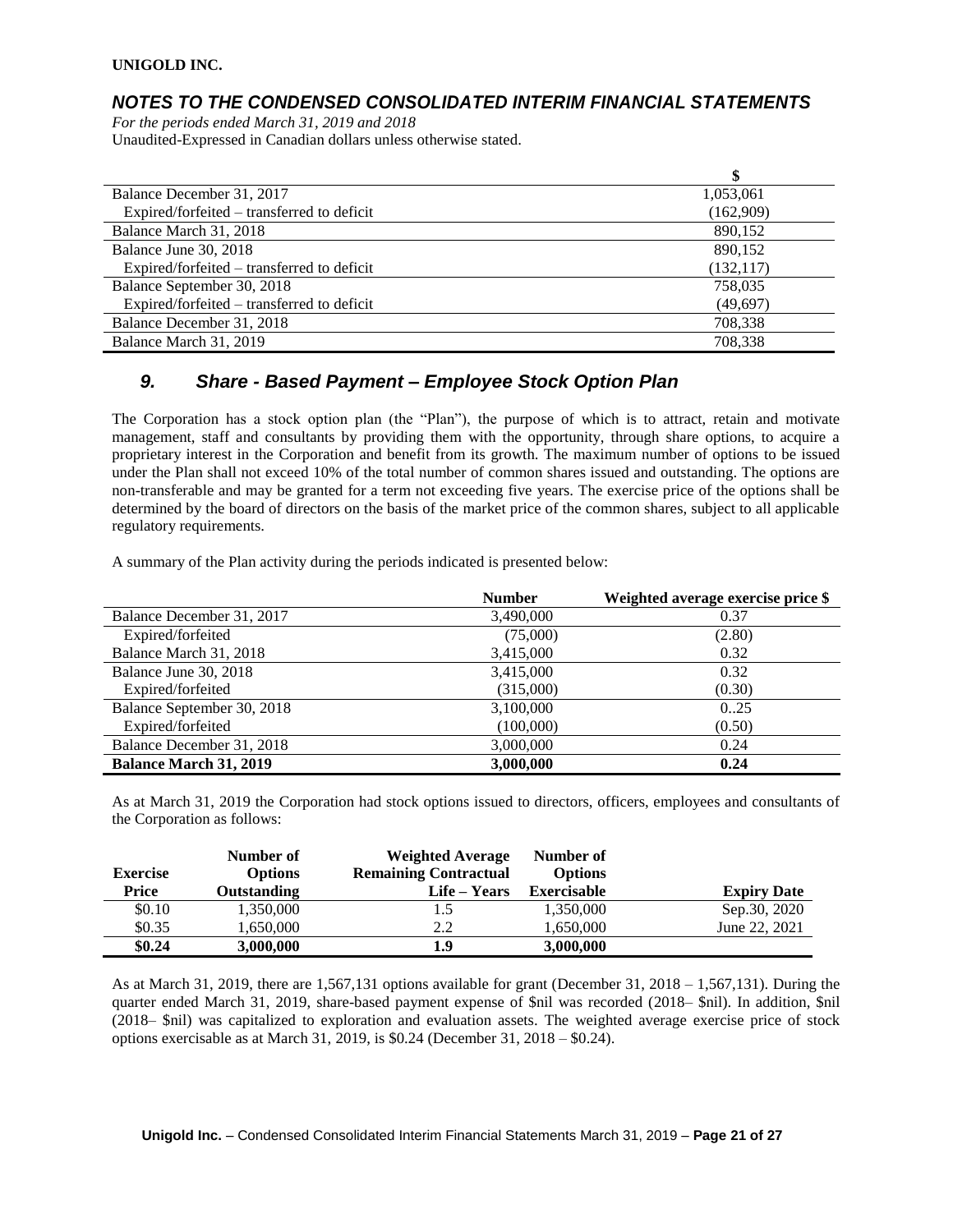# *NOTES TO THE CONDENSED CONSOLIDATED INTERIM FINANCIAL STATEMENTS*

*For the periods ended March 31, 2019 and 2018* Unaudited-Expressed in Canadian dollars unless otherwise stated.

# *10. Net Loss per Share*

For the three months ended March 31, 2019 and 2018, the outstanding stock options and warrants were not included in the computation of the diluted net loss per share because the effect was anti-dilutive.

|                                        | Three months ended March 31, |            |  |
|----------------------------------------|------------------------------|------------|--|
|                                        | 2019                         | 2018       |  |
| Loss attributable to shareholders      | \$112,499                    | \$237,235  |  |
| Weighted average number of shares      | 45,671,309                   | 45,671,309 |  |
| Basic loss per share                   | \$0.00                       | \$ 0.01    |  |
| Incremental shares on assumed exercise |                              |            |  |
| of options and warrants                |                              |            |  |
| Weighted average number of shares      | 45,671,309                   | 45,671,309 |  |
| Diluted loss per share                 | \$0.00                       | \$ 0.01    |  |

# *11. Compensation*

The compensation expense of the Corporation was as follows:

|                             | Three months ended March 31, |          |  |
|-----------------------------|------------------------------|----------|--|
|                             | 2019                         | 2018     |  |
| Salaries and non-wage costs | \$34,832                     | \$50,171 |  |
| Directors' fees             | 35,000                       | 35,000   |  |
|                             | \$69,832                     | \$85,171 |  |

Directors' fees of \$35,000 as at March 31, 2019 were accrued (March 31, 2018 – nil).

# *12. Related Party Transactions*

The Corporation's related parties as defined by IAS 24, *Related Party Disclosures*, include the Corporation's subsidiaries (*Note 1*), the Board of Directors, close family members and enterprises that are controlled by these individuals and key management as well as certain persons performing similar functions. The remuneration of directors and key management of the Corporation was as follows.

|                        |          | Three months ended March 31, |  |  |
|------------------------|----------|------------------------------|--|--|
|                        | 2019     | 2018                         |  |  |
| Aggregate compensation | \$84,213 | \$84,875                     |  |  |

Included in the accounts for the periods ended March 31, 2019 and 2018 are payments made to officers, directors and corporations under the control or significant influence of officers and directors of the Corporation as follows:

|                                            | Three months ended March 31, |          |          |
|--------------------------------------------|------------------------------|----------|----------|
|                                            |                              | 2019     | 2018     |
| Management services fees<br>paid to        |                              |          |          |
| corporations controlled by or<br>under     |                              |          |          |
| significant influence of an officer of the |                              |          |          |
| Corporation                                |                              | \$16,688 | \$4,125  |
| Directors' fees                            |                              | 35,000   | 35,000   |
| Professional fees paid to officers         |                              | 32,525   | 45,750   |
|                                            |                              | \$84,213 | \$84,875 |

**Unigold Inc.** – Condensed Consolidated Interim Financial Statements March 31, 2019 – **Page 22 of 27**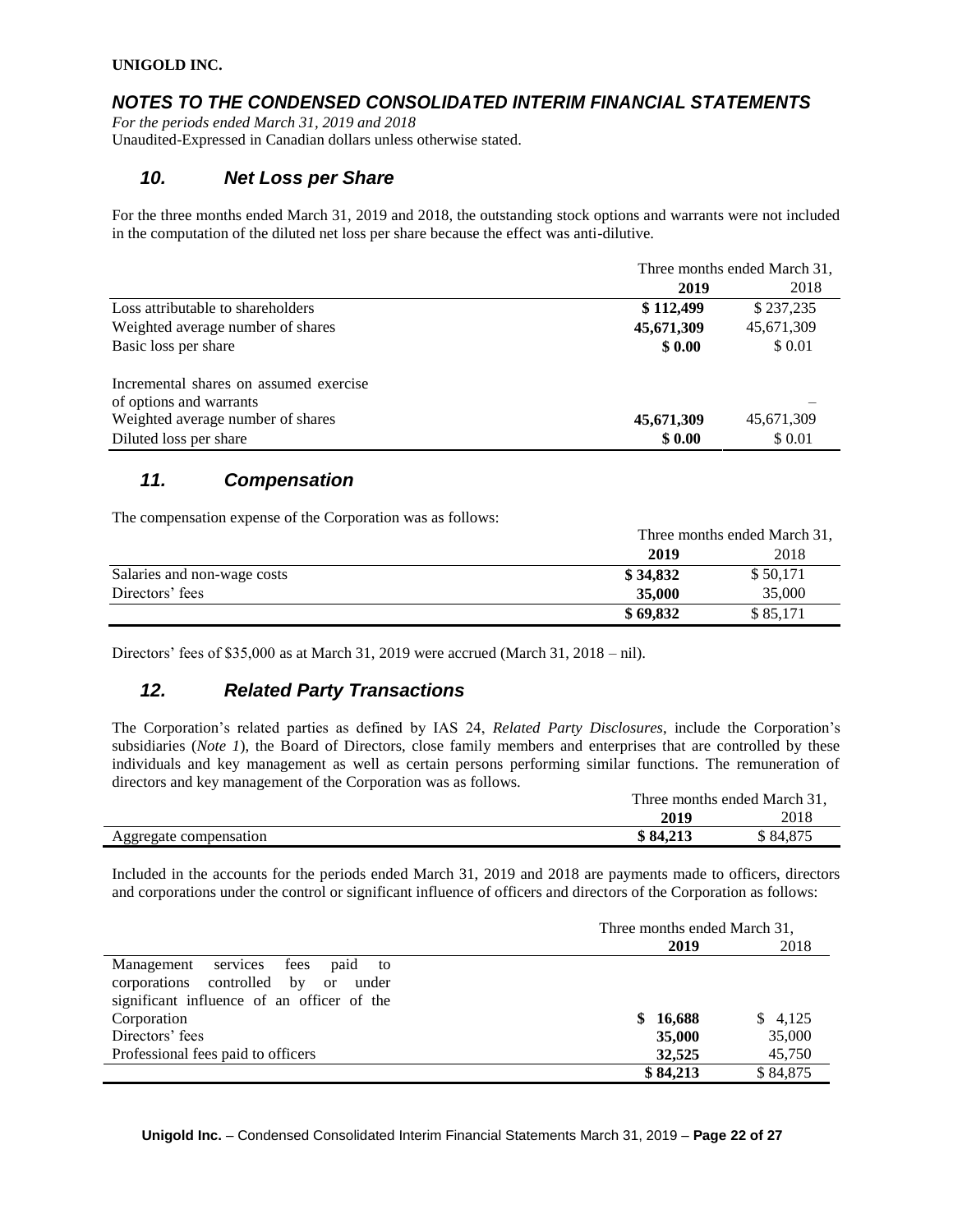### *NOTES TO THE CONDENSED CONSOLIDATED INTERIM FINANCIAL STATEMENTS*

*For the periods ended March 31, 2019 and 2018* Unaudited-Expressed in Canadian dollars unless otherwise stated.

These transactions were in the normal course of operations. .

### *13. Supplemental Information Pertaining to Cash Flows*

|                                          | Three months ended March 31, |        |  |
|------------------------------------------|------------------------------|--------|--|
|                                          | 2019                         | 2018   |  |
| Change in accrued exploration<br>and     |                              |        |  |
| evaluation assets                        | (87.076)                     | 216    |  |
| Amortization included in exploration and |                              |        |  |
| evaluation assets ( <i>Note</i> 6, 7)    | 14.511                       | 18,210 |  |

### *14. Financial Risk Management*

The Corporation's risk exposures and the impact on the Corporation's financial instruments are summarized below. There have been no changes in the risks, objectives, policies and procedures from the previous period.

#### **(a) Credit risk**

Credit risk is the risk of loss associated with a counterparty's inability to fulfill its payment obligations. The Corporation's credit risk is primarily attributable to cash and other receivables.

Cash is held with a reputable Canadian financial institution, from which management believes the risk of loss to be minimal.

Financial instruments included in other receivables consist of sales tax due from the Federal Government of Canada. Other receivables are in good standing as of March 31, 2019. Management believes that the credit risk concentration with respect to financial instruments included in other receivables is minimal.

#### **(b) Liquidity risk**

The Corporation has in place a planning and budgeting process to help determine the funds required to support the Corporation's normal operating requirements on an ongoing basis and its capital, administrative, and exploration and evaluation expenditures. The Corporation ensures that there are sufficient funds to meet its short-term requirements, taking into account its anticipated cash flows from operations and its holdings of cash and cash equivalents.

As at March 31, 2019, the Corporation has working capital of \$260,217 (December 31, 2018 – \$427,512). As of March 31, 2019, the Corporation has a cash balance of \$345,476 (December 31, 2018– \$549,412) to settle current accounts payable and accrued liabilities of \$118,973 (December 31, 2018 – \$156,955). The Corporation's other current assets consist of other receivables of \$17,144 (December 31, 2018 – \$12,668) and other financial assets and prepaids of \$16,569 (December 31, 2018 – \$22,387).

See also *Note 2* – Going Concern.

#### **(c) Market risk**

At the present time, the Corporation does not hold any interest in a mining property that is in production. The Corporation's viability and potential success depends on its ability to develop, exploit, and generate revenue from the development of mineral deposits. Revenue, cash flow, and profits from any future mining operations in which the Corporation is involved will be influenced by precious and/or base metal prices and by the relationship of such prices to production costs. Such prices can fluctuate widely and are affected by numerous factors beyond the Corporation's control.

**Unigold Inc.** – Condensed Consolidated Interim Financial Statements March 31, 2019 – **Page 23 of 27**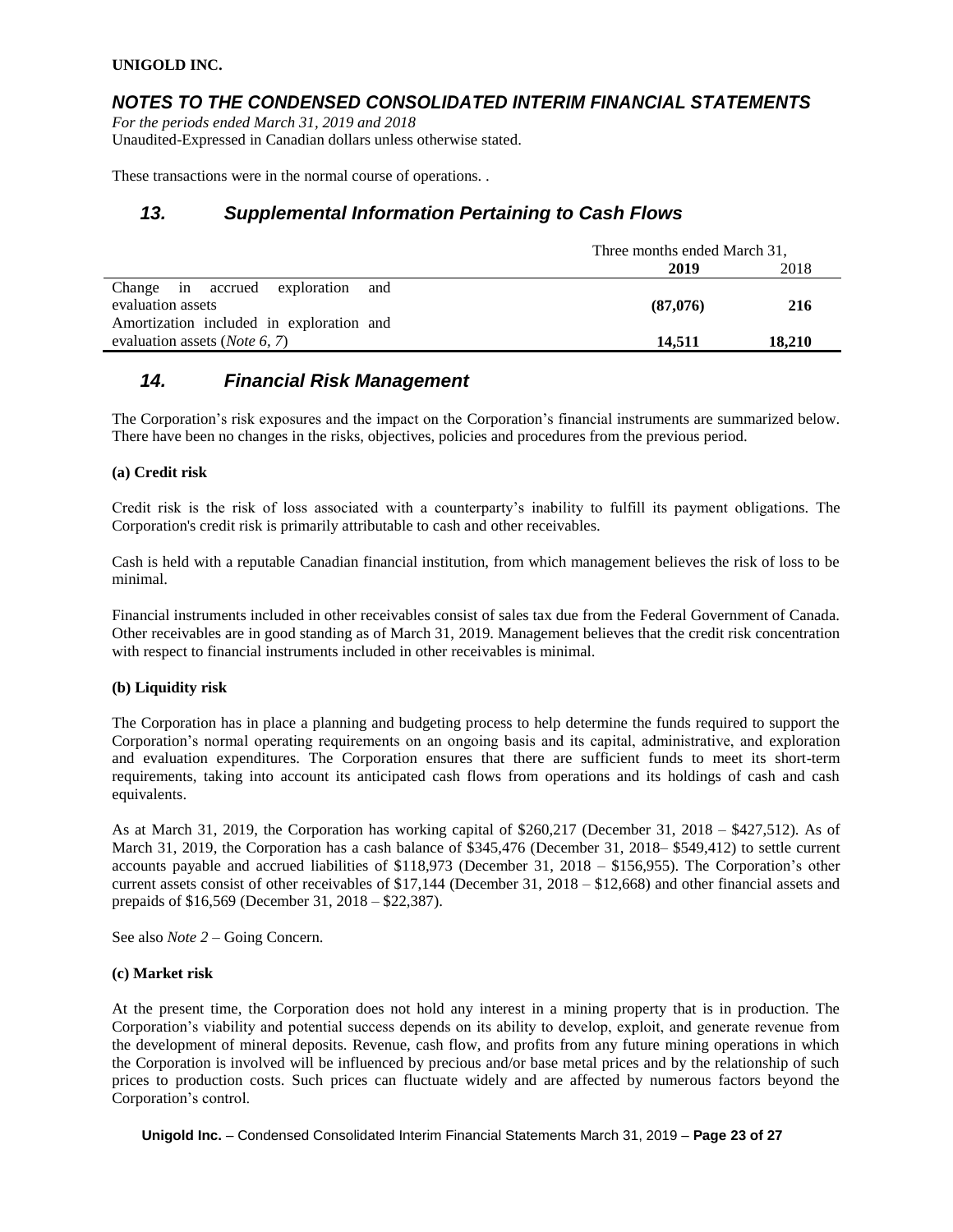### *NOTES TO THE CONDENSED CONSOLIDATED INTERIM FINANCIAL STATEMENTS*

*For the periods ended March 31, 2019 and 2018* Unaudited-Expressed in Canadian dollars unless otherwise stated.

#### **(d) Foreign exchange risk**

The Corporation's financings are in Canadian dollars. Certain of the Corporation's transactions with its subsidiary, Unigold Dominicana, S.R.L. are incurred in foreign currencies and are therefore subject to gains or losses due to fluctuations in exchange rates. The Corporation is therefore subject to foreign exchange risk. As at March 31, 2019, the Corporation had cash balances of \$29,199 (December 31, 2018 – \$15,539) in United States dollars. U.S. \$ accounts payable as at March 31, 2019, were U.S. \$7,479 (December 31, 2018 – U.S. \$nil).

Sensitivity to a plus or minus 5% change in the foreign exchange rate would not have resulted in a significant fluctuation in the loss for the period ended March 31, 2019. The Corporation does not undertake currency hedging activities to mitigate its foreign currency risk.

#### **(e) Interest rate risk**

Interest rate risk is the risk that the fair value of future cash flows of a financial instrument will fluctuate because of changes in market interest rates. The Corporation's current policy is to earn interest on bank balances which approximate rates available from investment-grade short-term deposit certificates issued by its financial institutions. The Corporation periodically monitors the investments it makes and is satisfied with the creditworthiness of its financial institutions. As of March 31, 2019, interest rate risk is minimal since the Corporation has no interestbearing debt instruments.

A sensitivity analysis has determined that an interest rate fluctuation of 5% in interest rates would not have resulted in significant fluctuation in the interest income during the period ended March 31, 2019.

#### **(f) Fair value of financial assets and liabilities**

Fair value estimates are made at the statement of financial position date based on relevant market information and information about the financial instrument. These estimates are subjective in nature and involve uncertainties in significant matters of judgment and therefore cannot be determined with precision. Changes in assumptions could significantly affect these estimates.

The book values of cash, other receivables, other financial assets, and accounts payable and accrued liabilities, approximate their respective fair values due to the short-term nature of these instruments.

The following is a summary of the Corporation's financial instruments:

|                                          | As at | <b>March 31, 2019</b> |           | December 31, 2018 |           |
|------------------------------------------|-------|-----------------------|-----------|-------------------|-----------|
|                                          |       | Carrying              | Fair      | Carrying          | Fair      |
|                                          |       | Amount                | Value     | Amount            | Value     |
|                                          |       |                       |           |                   |           |
| Cash                                     |       | \$345,476             | \$345,476 | \$549.412         | \$549.412 |
| Other receivables                        |       | 17.144                | 17.144    | 12,668            | 12,668    |
| Accounts payable and accrued liabilities |       | 118,973               | 118,973   | 156,955           | 156,955   |

### *15. Capital Risk Management*

The Corporation considers its capital structure to consist of equity attributable to shareholders of the Corporation which at March 31, 2019 was \$41,089,044 (December 31, 2018 – \$41,201,543). The Corporation manages its capital structure and makes adjustments to it, in order to have the funds available to support its exploration and operations activities.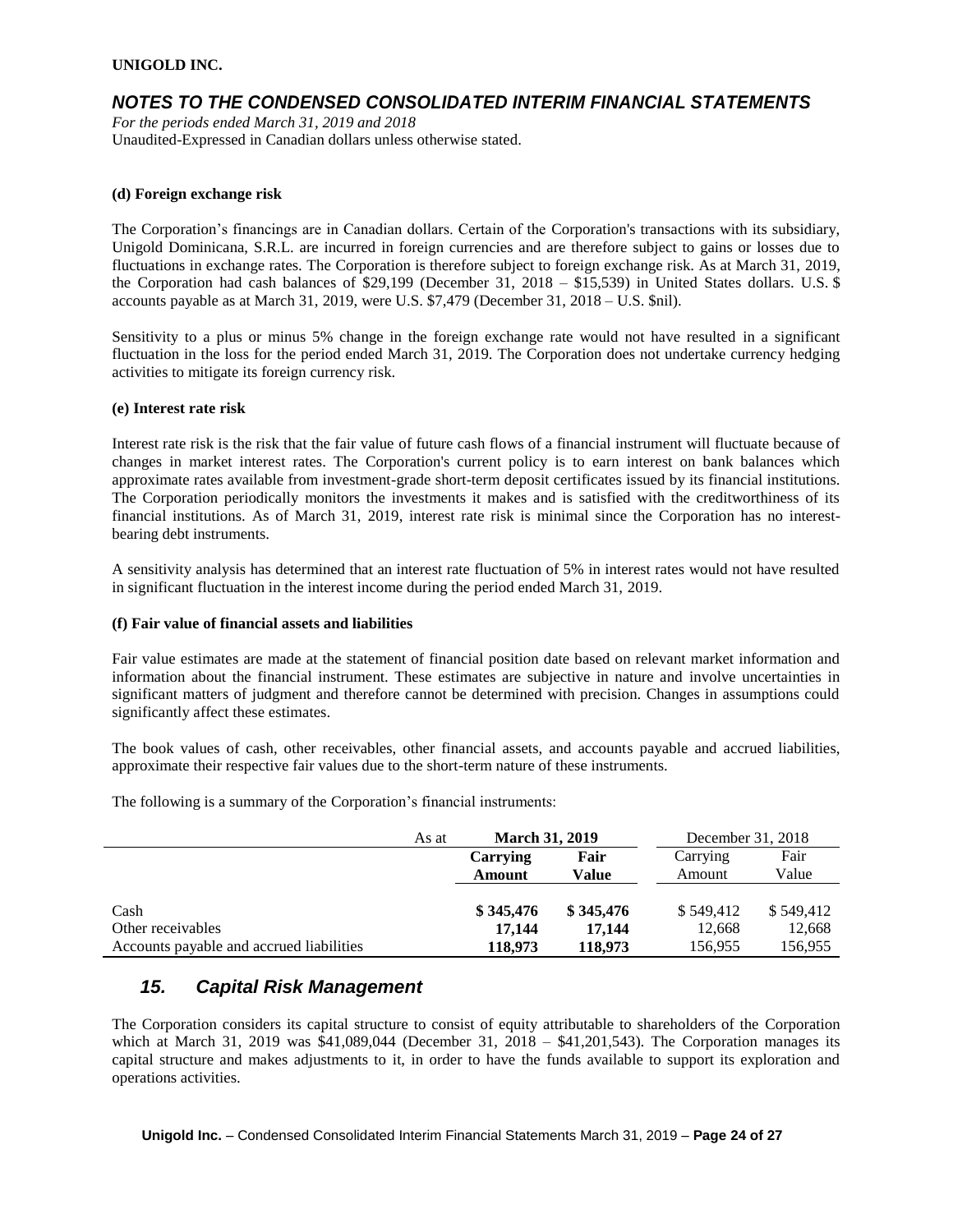### *NOTES TO THE CONDENSED CONSOLIDATED INTERIM FINANCIAL STATEMENTS*

*For the periods ended March 31, 2019 and 2018* Unaudited-Expressed in Canadian dollars unless otherwise stated.

The Corporation's objective when managing capital is to safeguard the Corporation's ability to continue as a going concern in order to pursue the exploration of its exploration properties and maximize shareholder returns. The Corporation satisfies its capital requirements through careful management of its cash resources and by utilizing its existing credit facility or equity issues, as necessary, based on the prevalent economic conditions of both the industry and the capital markets and the underlying risk characteristics of the related assets. Management reviews its capital management approach on an ongoing basis. The Corporation and its subsidiaries are not subject to externally imposed capital requirements.

#### *16. Commitments and Contingencies*

#### **(a) Legal proceedings**

The Corporation and its entities are party to certain legal proceedings arising in the ordinary course of business. In the opinion of management, there are no current legal proceedings or other claims outstanding, which, on final disposition, could have a material adverse effect on the financial position of the Corporation.

#### **(b) Environmental matters**

The Corporation has operated in the mineral exploration industry in the Dominican Republic for many years. The enforcement of environmental regulation in the Dominican Republic is evolving and the enforcement posture of government authorities is continually being reconsidered. The Corporation periodically evaluates its obligations under environmental regulations.

The Corporation's exploration activities are subject to various federal, provincial and international laws and regulations governing the protection of the environment. These laws and regulations are continually changing and generally becoming more restrictive. The Corporation conducts its operations so as to protect public health and the environment and believes its operations are materially in compliance with all applicable laws and regulations. The Corporation has made, and expects to make in the future, expenditures to comply with such laws and regulations.

#### **(c) Guarantees**

The Corporation has no guarantees outstanding.

#### **(d) Contingencies**

The Corporation is a party to certain employment contracts. These contracts contain clauses requiring that \$nil be paid on termination resulting from a change of control of the Corporation, \$14,000 be paid on termination for other than cause. The Dominican Republic has laws requiring payments of approximately \$137,000 if those employees are terminated. As the likelihood of these events taking place is not determinable, the contingent payments have not been reflected in these consolidated financial statements.

#### **(e) Operating contractual obligations**

Minimum contractual payments over the next five years are estimated as follows:

| Year         | $\tilde{\phantom{a}}$<br>Total | 2019    | 2020 | 2021                     | 2022 | 2023 |
|--------------|--------------------------------|---------|------|--------------------------|------|------|
| Office lease | 6.000<br>۱D                    | 6.000   | -    | -                        | -    | ш    |
| Services     | 106.000                        | 106.000 | -    | $\overline{\phantom{0}}$ | -    |      |
|              | \$112,000                      | 112,000 | –    | –                        | -    | —    |

The Corporation has entered into a lease for office premises. The lease has a life of nine months (December 31, 2018 – one year) with renewal terms at the option of the lessee at lease payments based on market prices at the time of renewal. There are no restrictions placed upon the lessee by entering into these leases. Payments recognized as an expense were as follows:

| Period ended March 31, | 2019 | 2018  |
|------------------------|------|-------|
| Lease payments         | 469  | 1.585 |

Non-cancellable operating lease commitments:

**Unigold Inc.** – Condensed Consolidated Interim Financial Statements March 31, 2019 – **Page 25 of 27**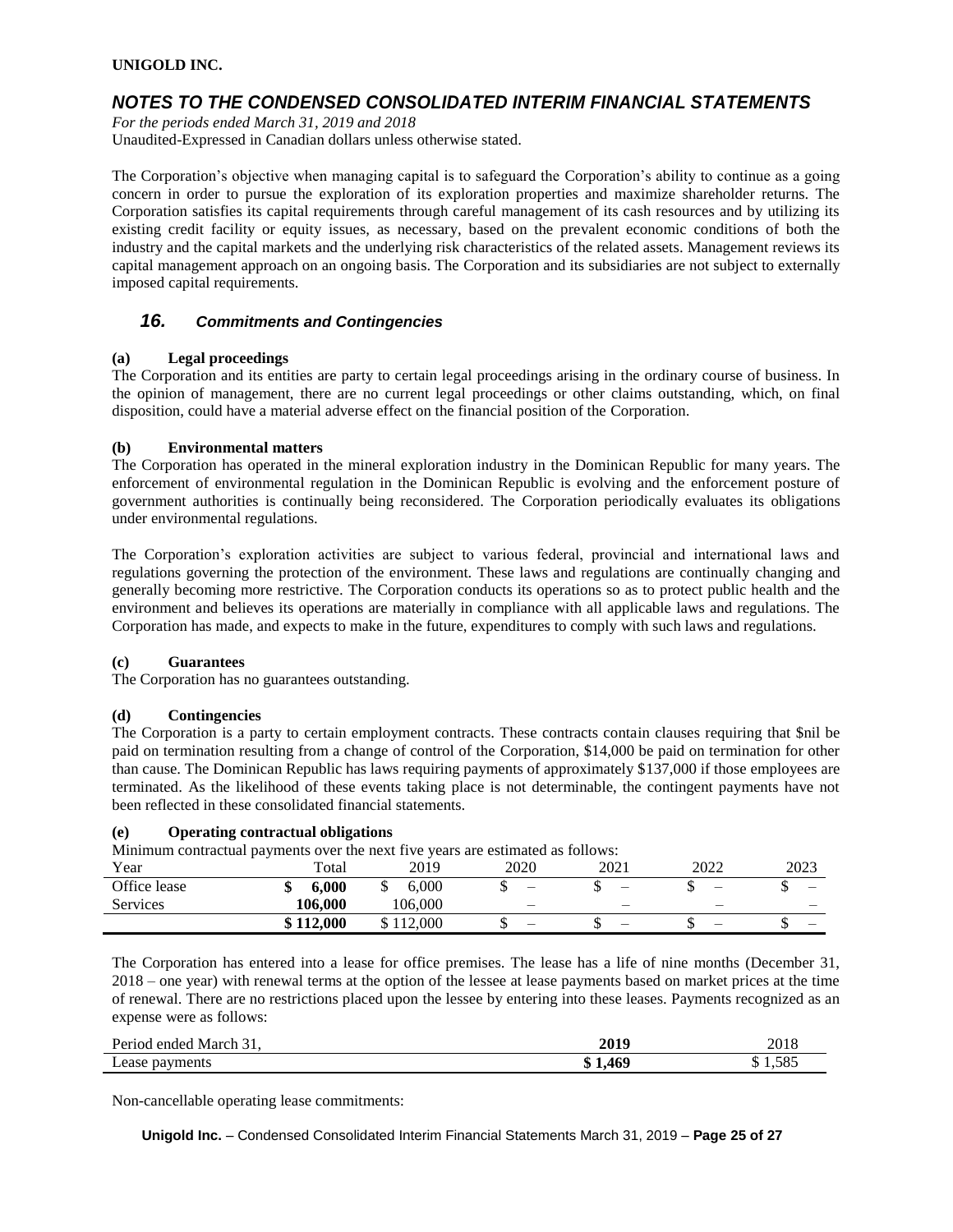# *NOTES TO THE CONDENSED CONSOLIDATED INTERIM FINANCIAL STATEMENTS*

*For the periods ended March 31, 2019 and 2018* Unaudited-Expressed in Canadian dollars unless otherwise stated.

|                                             | As at | <b>March 31, 2019</b> | December 31, 2018 |
|---------------------------------------------|-------|-----------------------|-------------------|
| Within one year                             |       | \$6.000               | \$9,000           |
| After one year but not more than five years |       |                       |                   |
| More than five years                        |       | _                     |                   |

#### **(f) 2015 Private Placement**

In connection with the 2015 private placement, an investment agreement was signed which gives Osisko Gold Royalties Ltd. ("Osisko") the following rights:

(i) Participation Right: As long as Osisko holds Unigold shares equal to at least 10% of the issued and outstanding Unigold shares on a non-diluted basis, Osisko will have the right to participate in future equity financings by Unigold on a pro rata basis to its non-diluted shareholding at the applicable time.

(ii) Nomination Right: As long as Osisko holds Unigold shares equal to at least 10% of the issued and outstanding Unigold Shares on a non-diluted basis, Osisko will be entitled to nominate the greater of: (a) two (2) nominees, and (b) the number of nominees obtained by multiplying Osisko's percentage ownership of Unigold Shares (on a nondiluted basis) by the number of directors Unigold's management slate of nominees proposed to the Board (fractional numbers being rounded down to the nearest whole number) at any meeting of shareholders of Unigold.

(iii) Royalty Option: Osisko will be granted an option to purchase a 2% net smelter return ("NSR") royalty on Unigold's Neita property for a consideration of \$2,000,000, exercisable 90 days following the delivery of a feasibility study. Once exercised, Unigold will have the right to repurchase a 1% NSR (being 50% of the 2% NSR held by Osisko) for \$1,000,000 until 90 days following the achievement of commercial production.

(iv) Royalty/Stream Right: As long as Osisko holds Unigold shares equal to at least 10% of the issued and outstanding Unigold shares on a non-diluted basis, Osisko will have the right of first refusal over any royalty, stream, forward, off-take, gold loan or other agreement involving the sale of a similar interest in products from properties of Unigold that Unigold proposes to enter into from time to time. In the event that Osisko does not exercise its right of first refusal, Unigold may thereafter offer such right to a third party on terms no more favourable to such third party than those offered to Osisko.

### *17. Segmented Information*

The Corporation's only activity is mineral exploration and evaluation. All of the Corporation's land, vehicles, field equipment, and camp and buildings (see *Note 6*) are physically located in the Dominican Republic. All of the Corporation's exploration and evaluation activities referred to in *Note 7* relate to properties in the Dominican Republic.

|                   | As at and for the period ended March 31, 2019  |              |              |  |
|-------------------|------------------------------------------------|--------------|--------------|--|
|                   | Dominican                                      |              |              |  |
|                   | Canada                                         | <b>Total</b> |              |  |
| Assets            | \$293,180                                      | \$40,917,667 | \$41,210,847 |  |
| Liabilities       | 98,563                                         | 20,410       | 118,973      |  |
| Investment income |                                                |              |              |  |
| Other expenses    | (10,792)                                       | (101, 712)   | (112, 504)   |  |
|                   | As at and for the year ended December 31, 2018 |              |              |  |
|                   |                                                | Dominican    |              |  |
|                   | Canada                                         | Republic     | Total        |  |
| Assets            | \$511.346                                      | \$40,849,983 | \$41,361,329 |  |
| Liabilities       | 136.022                                        | 20.933       | 156.955      |  |
| Investment income | 87                                             | (22)         | 65           |  |
| Other expenses    | 513,565                                        | 96,785       | 610,350      |  |

**Unigold Inc.** – Condensed Consolidated Interim Financial Statements March 31, 2019 – **Page 26 of 27**